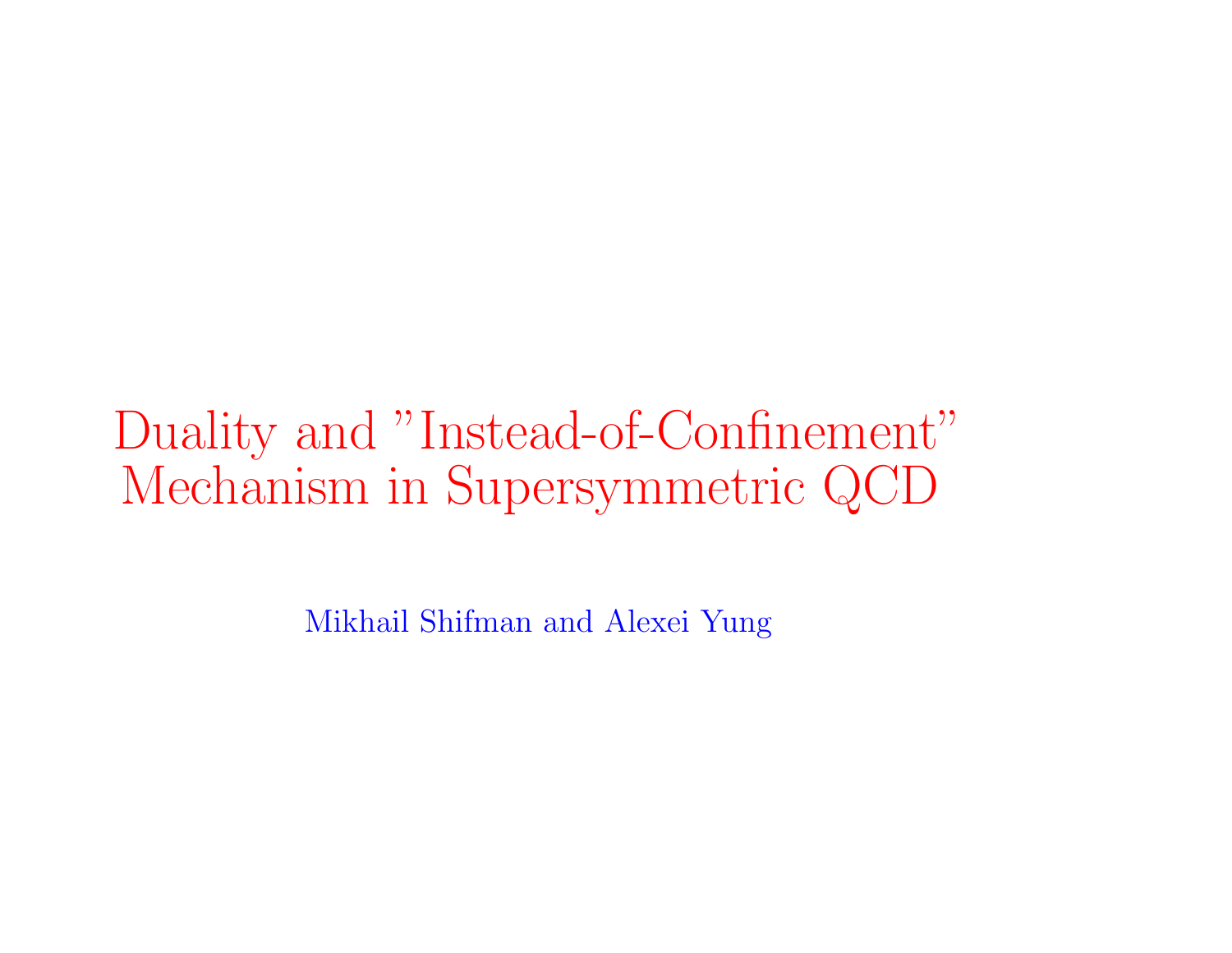# 1 Introduction

Nambu, Mandelstam and 't Hooft 1970's: Confinement is a dual Meissner effect upon condensation of monopoles.

Ordinary Meissner effect:

Electric charges condense <sup>→</sup> magnetic Abrikosov-Nielsen-Olesen flux tubes (strings) are formed  $\rightarrow$  monopoles are confined

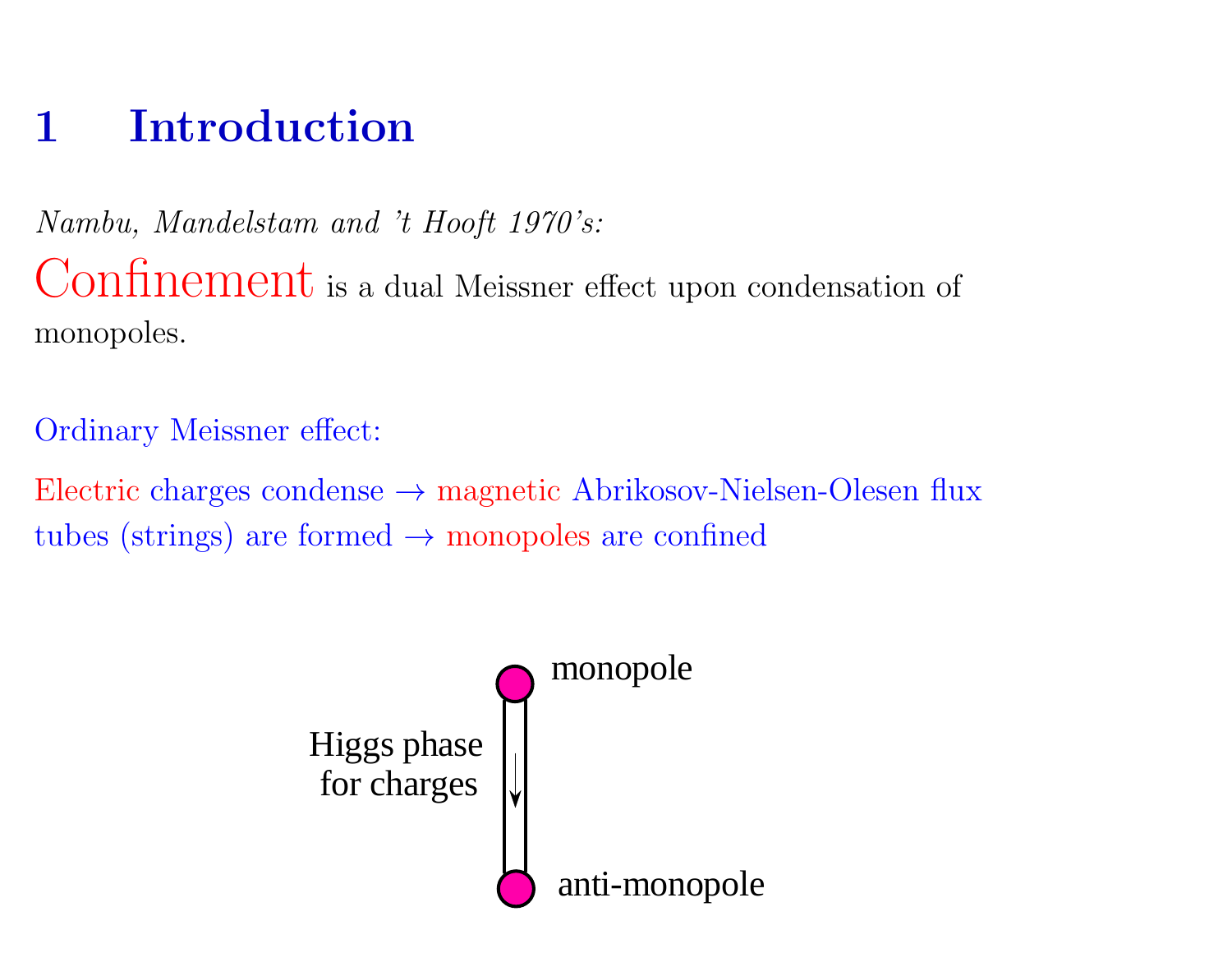Nambu, Mandelstam and 't Hooft:

Dual Meissner effect:

Monopoles condense → electric Abrikosov-Nielsen-Olesen flux tubes are formed → electric charges are confined

> monopoles Higgs Phase for charge anticharge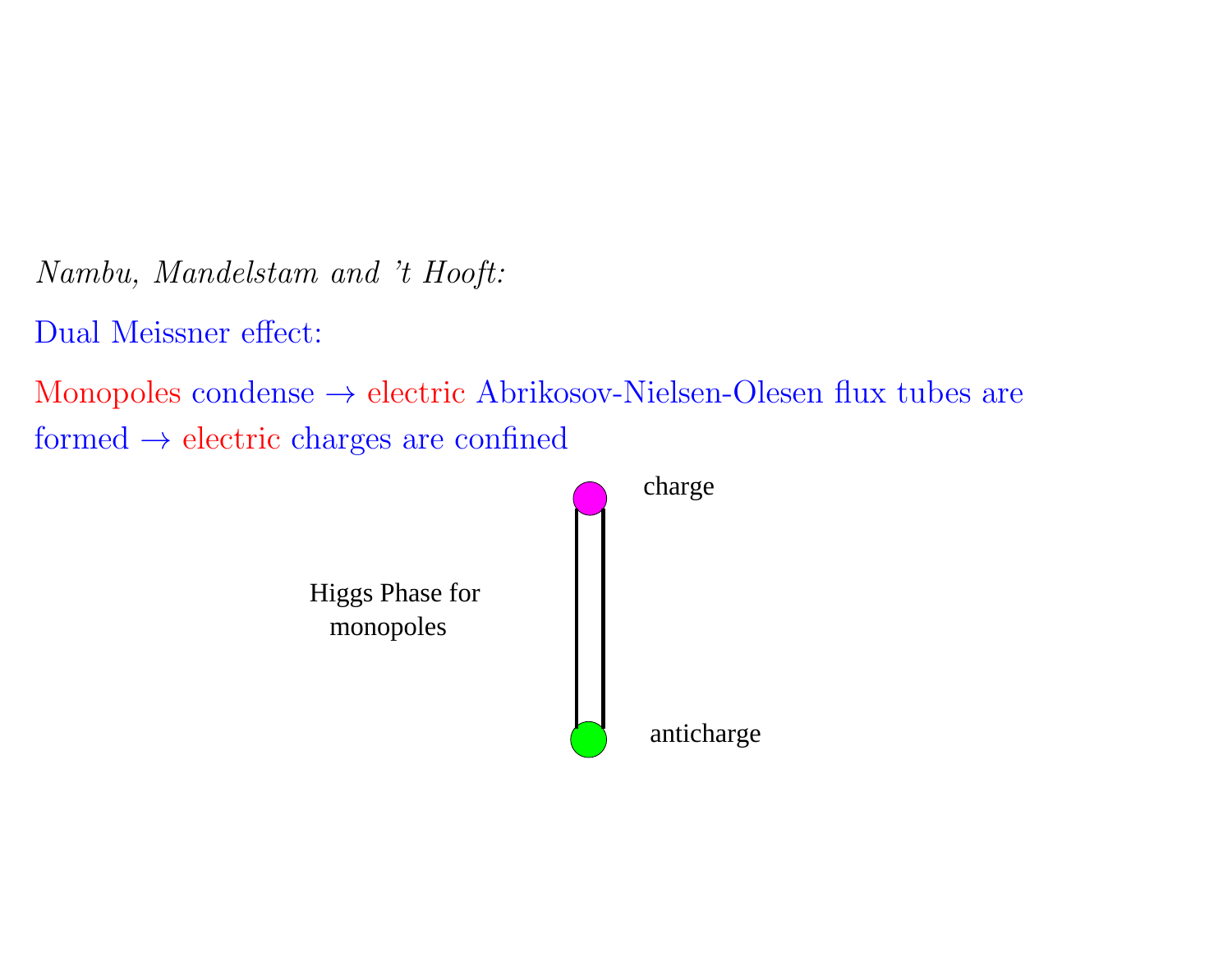No progress for many years...



### QCD:

- No monopoles
- No confining strings
- Strong coupling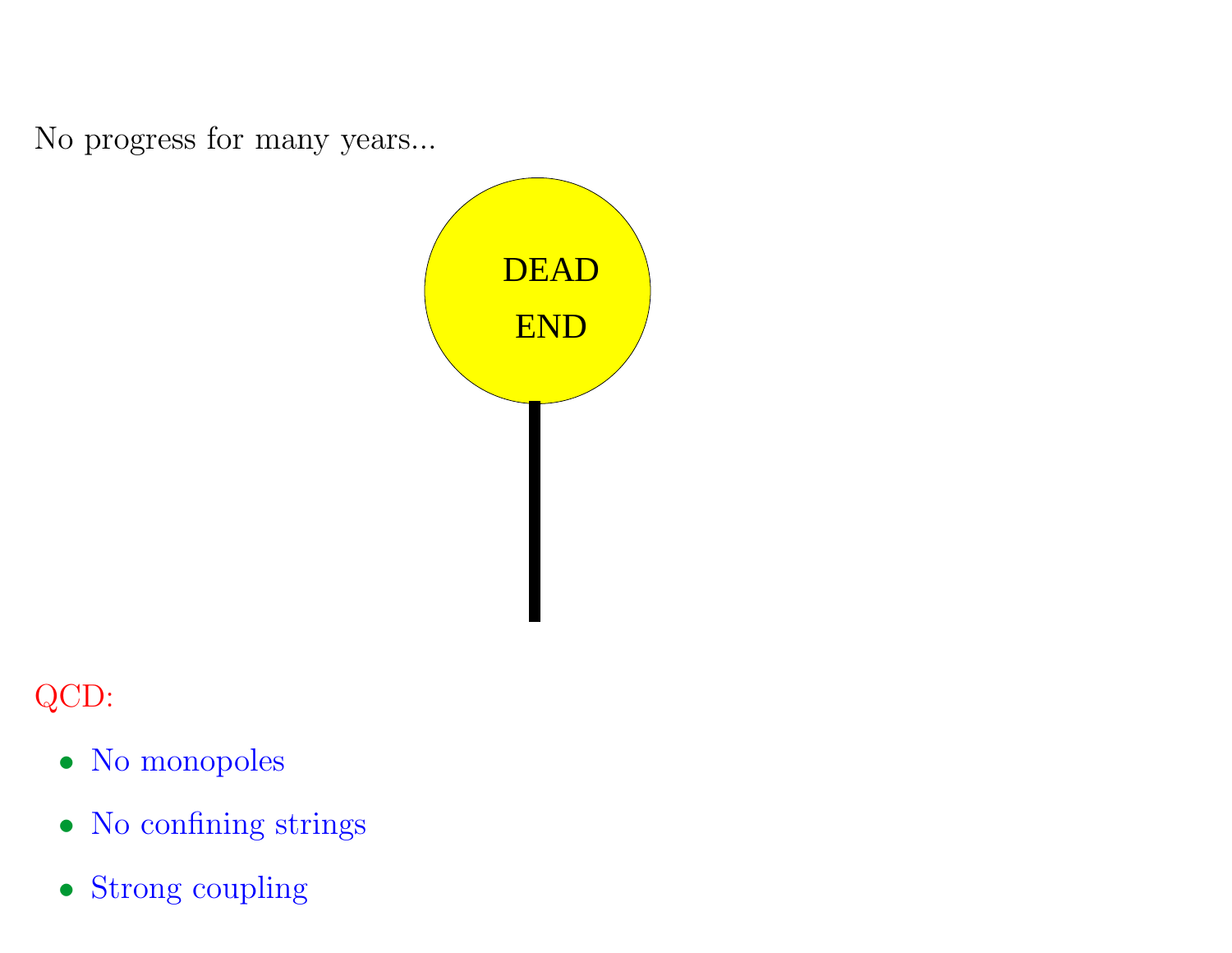Seiberg and Witten  $1994$ : Confinement in  $\mathcal{N}=2$  QCD

Cascade gauge symmetry breaking:

- $SU(N)$   $\rightarrow$   $U(1)^{N-1}$  VEV's of adjoint scalars
- $U(1)^{N-1} \to 0$  (or discrete subgroup) VEV's of monopoles

At the last stage Abelian Abrikosov-Nielsen-Olesen flux tubes are formed.

```
"Wrong" confinement: Abelian
```
In both QCD or  $\mathcal{N} = 1$  supersymmetric QCD there are

no adjoint fields  $\rightarrow$  no Abelianization

Problem: Cannot decouple adjoint fields in monopole vacua

Masses in low energy U(1)<sup>N-1</sup> theory are  $\sim \sqrt{\mu\Lambda}$ 

To have weak coupling we need  $\mu \ll \Lambda$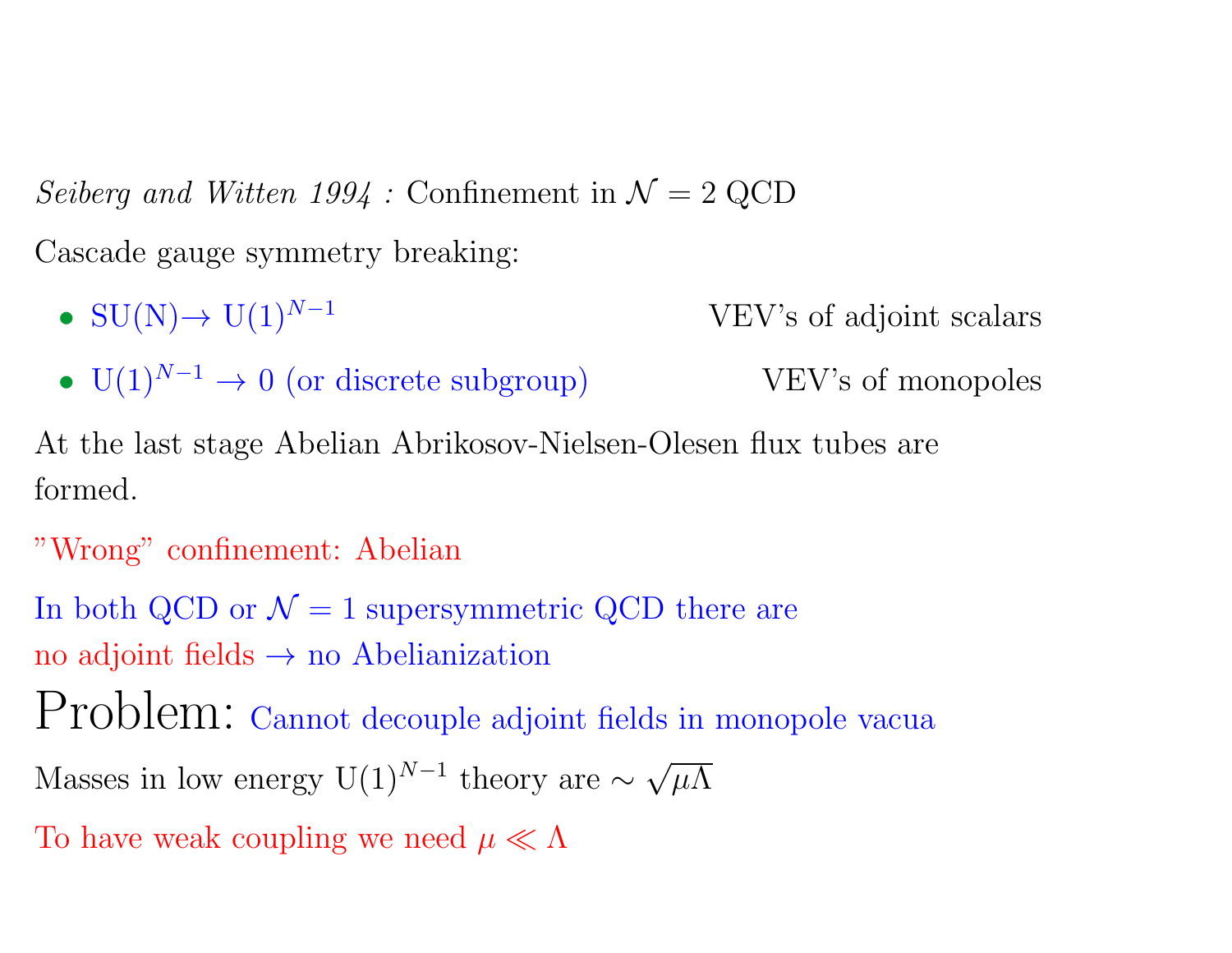Non-Abelian setup:

 $\mathcal{N} = 2$  QCD with  $U(N)$  gauge group and  $N_f > N$  fundamental flavors (quarks),  $N + 1 < N_f < \frac{3}{2}N$ . deformed by mass term for adjoint matter  $\mu$ .

Quark vacuum

Scalar quarks condense with VEV's  $\sim \sqrt{\xi}$ ,  $\xi \sim \mu m$ . Large  $\xi \rightarrow$  theory is at weak coupling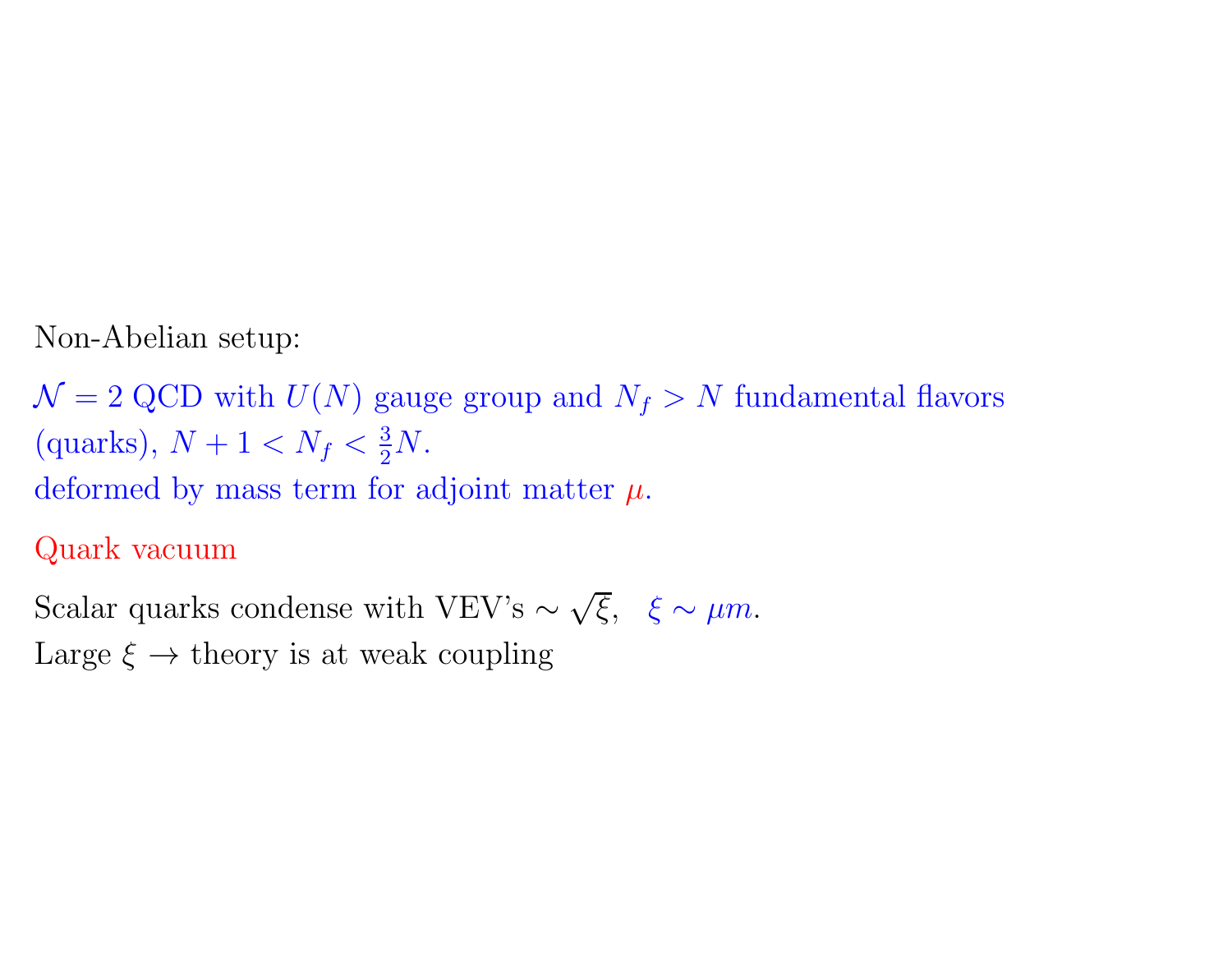Non-Abelian strings confine monopoles Example in  $U(2)$ 



What happens if we reduce  $\xi$  and go to strong coupling? Two steps:

- Reduce  $\xi$  at small  $\mu$  (Near  $\mathcal{N}=2$  limit)
- Increase  $\mu$ .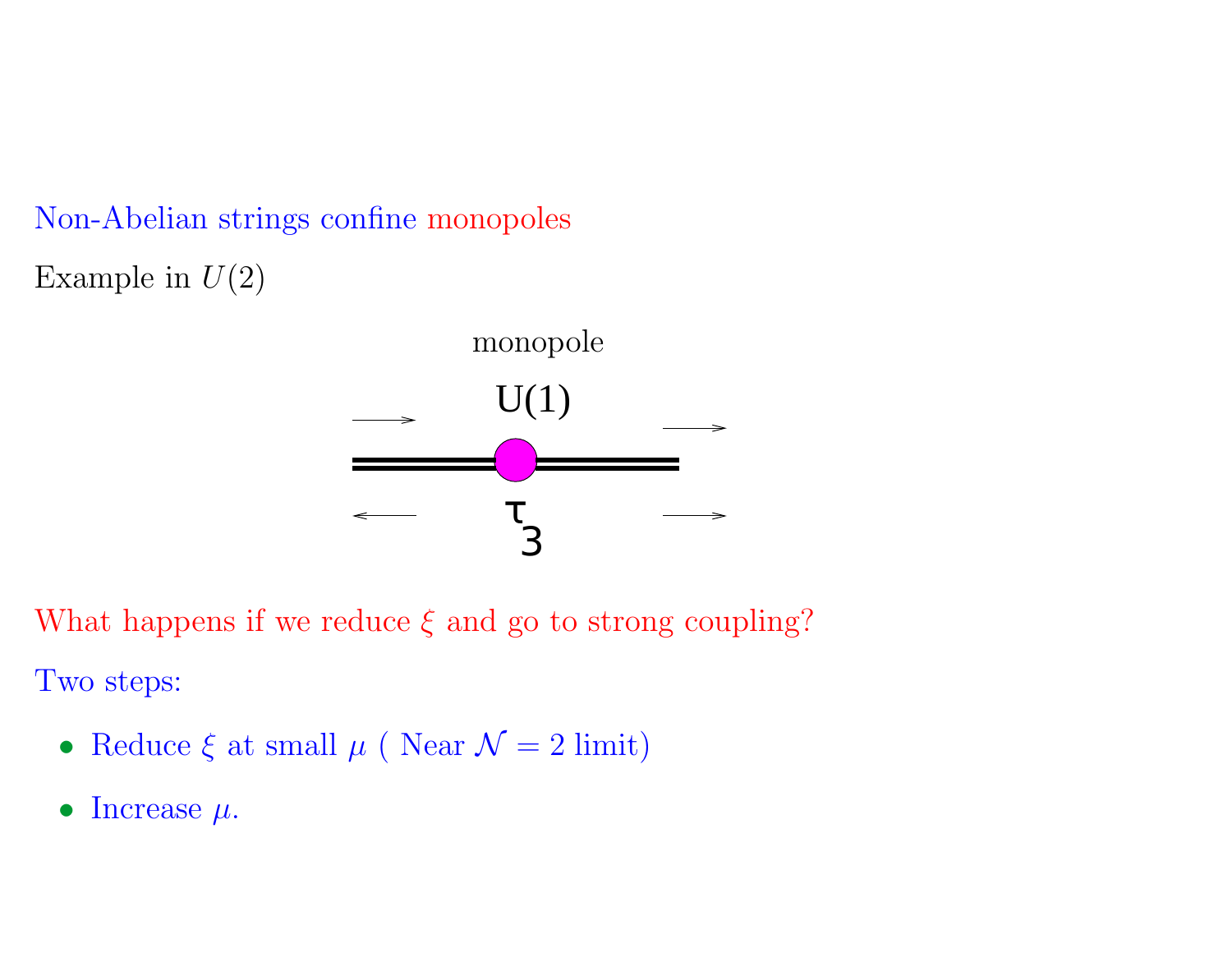# 2 r Vacua at large  $\xi$

 $\mathcal{N} = 2$  QCD with gauge group  $U(N) = SU(N) \times U(1)$  and  $N_f$  flavors of fundamental matter – quarks

The field content: U(1) gauge field  $A_\mu$ SU(N) gauge field  $A_{\mu}^{a}$ ,  $a = 1, ..., N^{2} - 1$ complex scalar fields  $a$ , and  $a^a$ + fermions

Complex scalar fields  $q^{kA}$  and  $\tilde{q}_{Ak}$  (squarks) + fermions  $k = 1, ..., N$  is the color index, A is the flavor index,  $A = 1, ..., N_f$ 

Mass term for the adjoint chiral field

$$
\mathcal{W}_{\rm br} = \mu \,\text{Tr}\, \Phi^2,
$$

where

$$
\Phi = \frac{1}{2}\mathcal{A} + T^a \mathcal{A}^a.
$$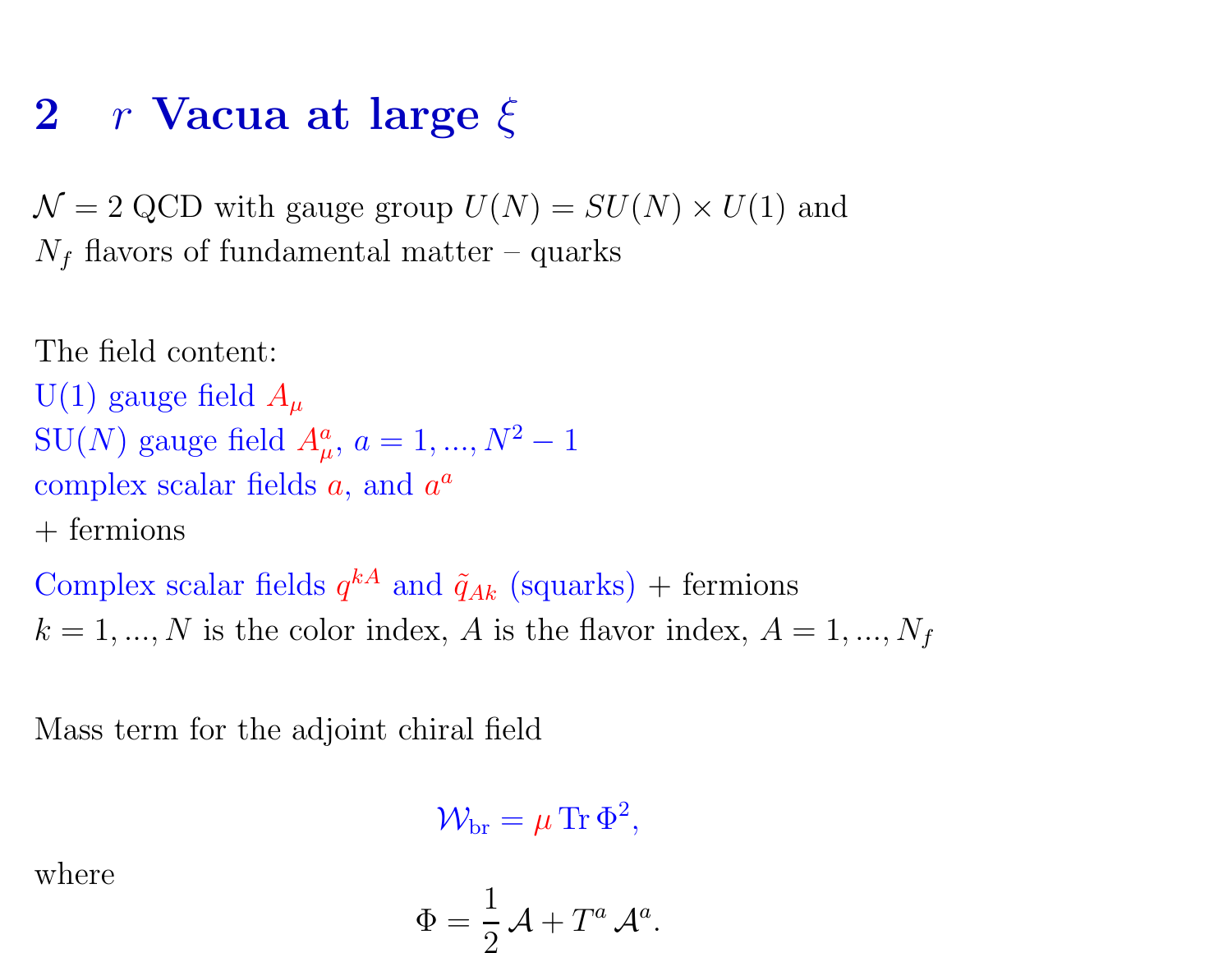r Vacuum at large  $\xi \sim \mu m$ 

First r (s)quarks condense,  $0 \le r \le N$ 

F-terms in the potential

$$
\left| \tilde{q}_A q^A + \sqrt{2} \left| \frac{\partial \mathcal{W}_{\text{br}}}{\partial \Phi} \right|^2, \qquad \left| (\sqrt{2} \Phi + m_A) q^A \right|^2 \right|
$$

Adjoint fields:

$$
\langle \mathrm{diag} \Phi \rangle \approx -\frac{1}{\sqrt{2}} \left[ m_1, ..., m_r, 0, ..., 0 \right],
$$

For  $r = N$   $U(N)$  gauge group is Higgsed

For  $r < N$  classically unbroken gauge group

$$
U(N - r) \qquad \longrightarrow \qquad U(1)^{N - r} \qquad \longrightarrow \qquad U(1)
$$

adjoints  $(N - r - 1)$  monopoles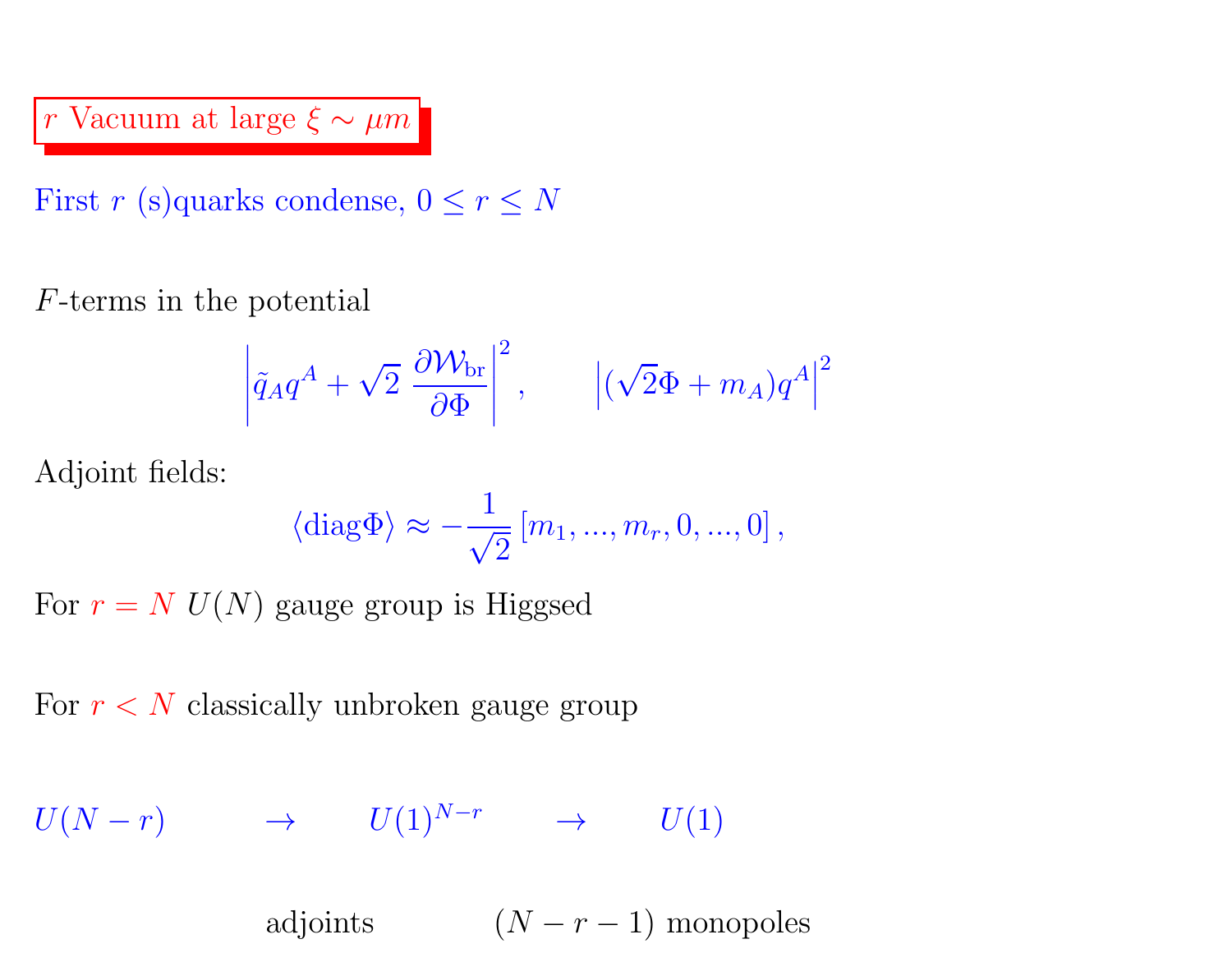$r = N$  Vacuum

Adjoint VEVs:

$$
\langle \frac{1}{2} a + T^a a^a \rangle = -\frac{1}{\sqrt{2}} \begin{pmatrix} m_1 & \dots & 0 \\ \dots & \dots & \dots \\ 0 & \dots & m_N \end{pmatrix},
$$

Quark VEV's

$$
\langle q^{kA} \rangle = \langle \overline{\tilde{q}}^{kA} \rangle = \frac{1}{\sqrt{2}} \begin{pmatrix} \sqrt{\xi_1} & \cdots & 0 & 0 & \cdots & 0 \\ \cdots & \cdots & \cdots & \cdots & \cdots & \cdots \\ 0 & \cdots & \sqrt{\xi_N} & 0 & \cdots & 0 \end{pmatrix},
$$

$$
k = 1, ..., N, \qquad A = 1, ..., N_f,
$$

where

$$
\xi_P \approx 2 \ \mu m_P, \qquad P = 1, ..., N,
$$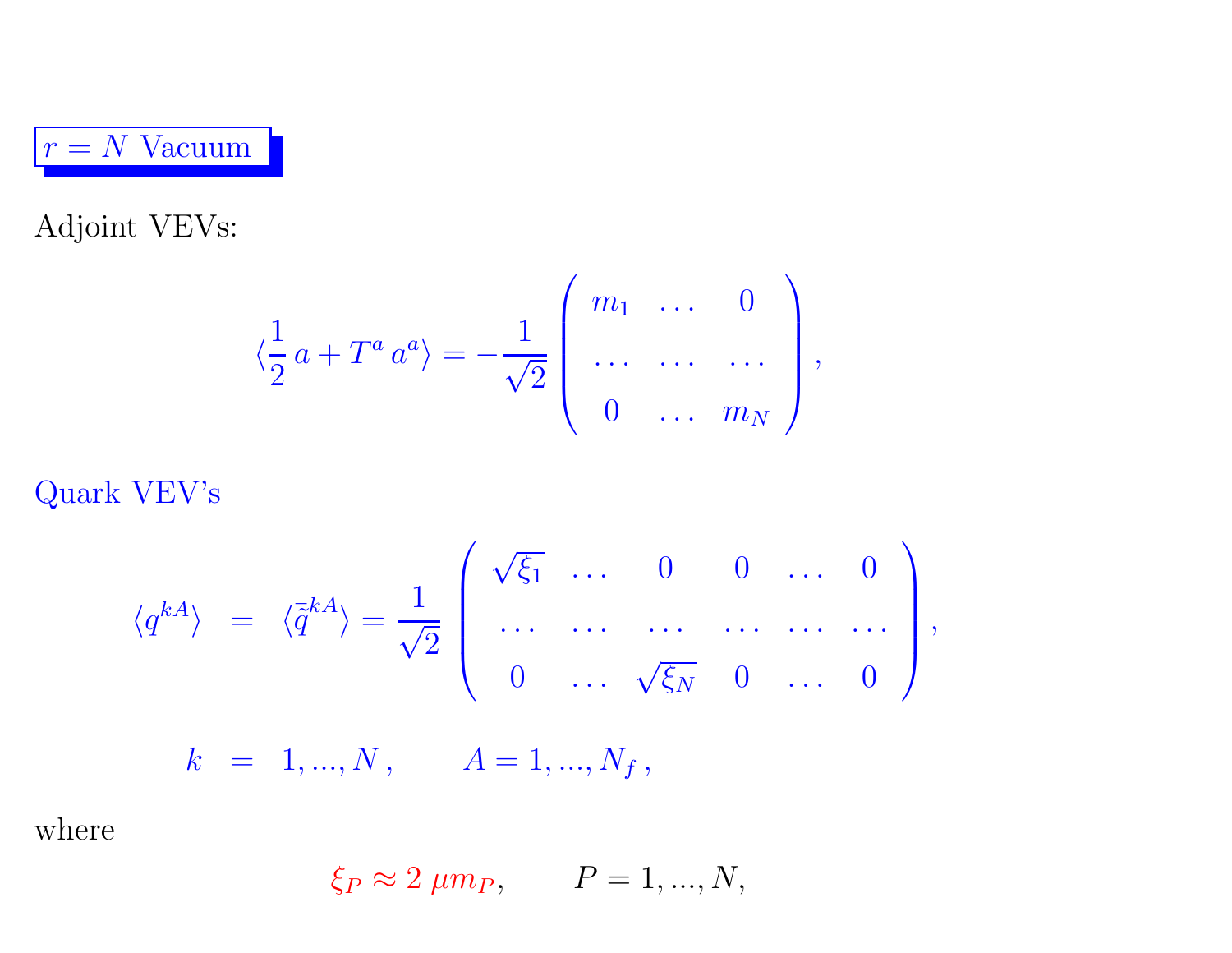In the equal mass limit  $U(N)_{\text{gauge}} \times SU(N_f)_{\text{flavor}}$ is broken down to

 $\text{SU}(N)_{C+F} \times \text{SU}(\tilde{N})_F \times \text{U}(1)$ ,

where  $\tilde{N} = N_f - N$ .

Quarks and gauge fields fill following representations of the global group:

$$
(1,1) \quad (N^2-1,1) \quad (\bar{N},\tilde{N}) \quad (N,\bar{\tilde{N}})
$$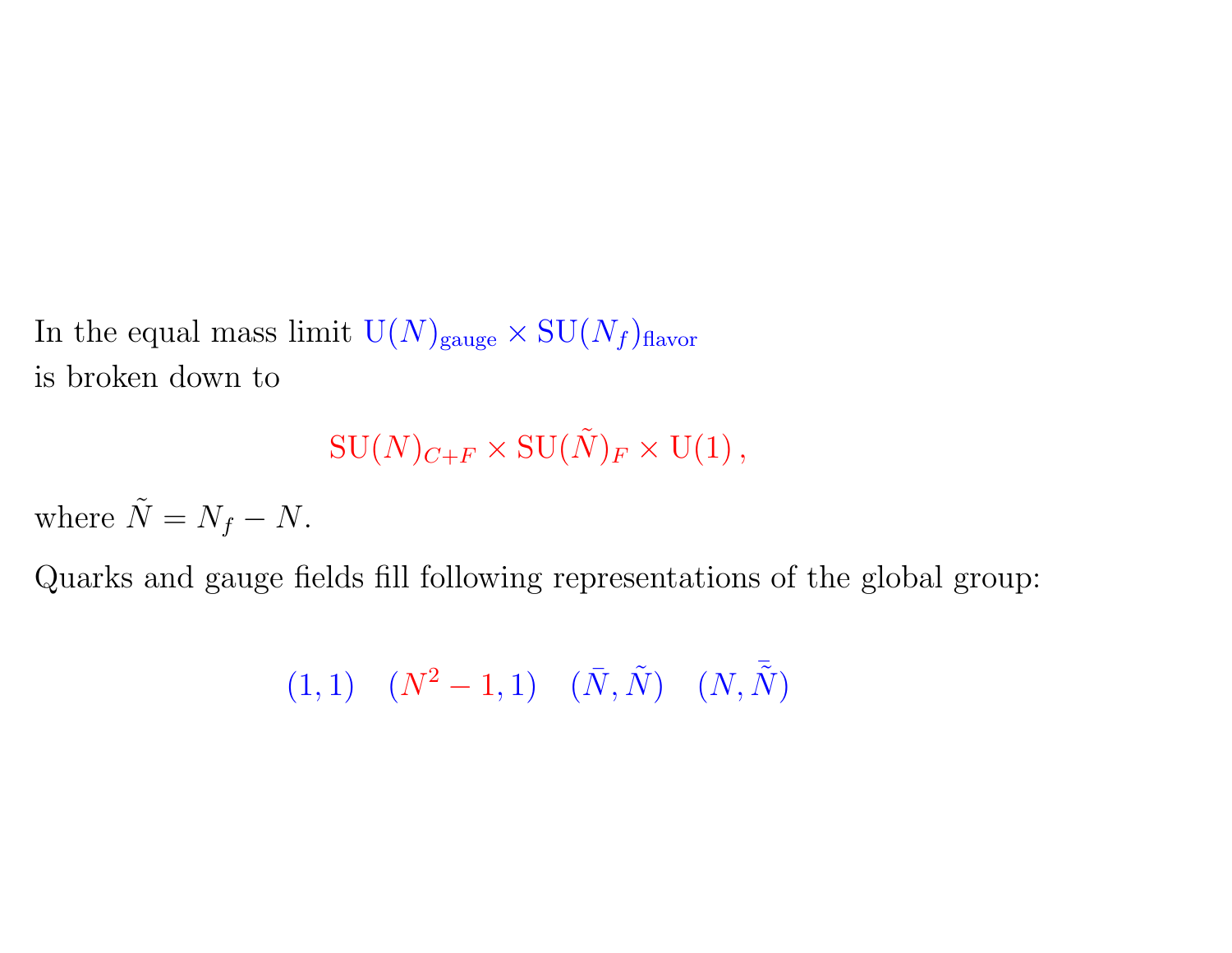#### 3 r-Duality at small  $\xi$

Small  $\xi$ 

$$
|\sqrt{\xi_P}| \ll \Lambda_{\mathcal{N}=2}, \qquad |m_A - m_B| \ll \Lambda_{\mathcal{N}=2}
$$

Use Seiberg-Witten curve on the Coulomb branch at  $\mu = 0$ 

• *r*-dual theory with gauge group

$$
U(\nu) \times U(1)^{N-\nu}, \qquad \nu = \begin{cases} r, & r \leq \frac{N_f}{2} \\ N_f - r, & r > \frac{N_f}{2}, \end{cases}
$$

and  $N_f$  light dyons (with weight-like electric charges)

• non-Abelian strings which

# still confine **monopoles**

(with *root*-like electric charges)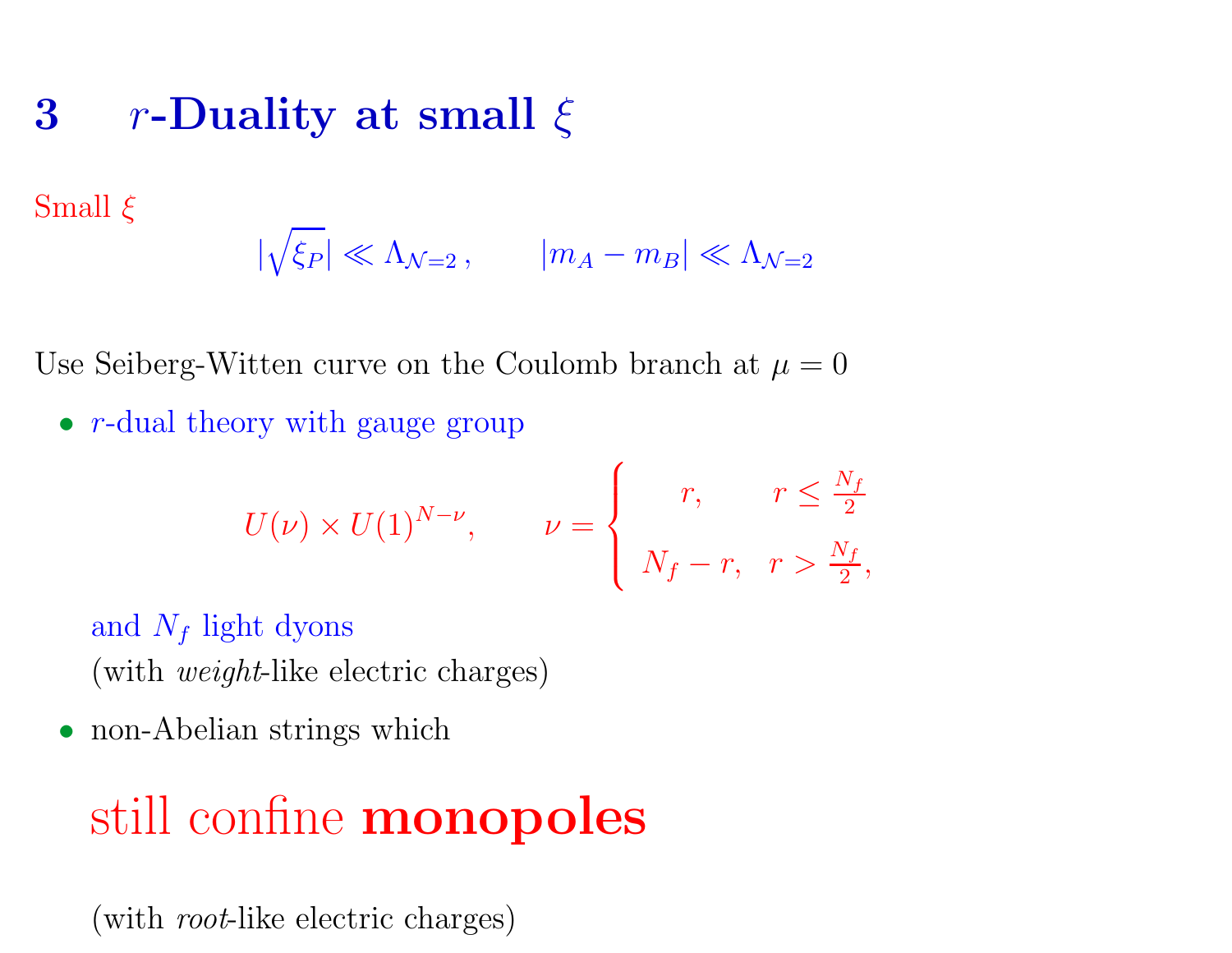The non-Abelian gauge factor  $U(\nu)$  is not broken by adjoint VEV's in the equal mass limit because this theory is infrared-free and stays at weak coupling.

Our case  $r = N$  vacuum, so

$$
\nu = N_f - N = \tilde{N}.
$$

Argyres Plesser Seiberg:  $SU(\nu) \times U(1)^{(N-\nu)}$  was identified at roots of Higgs branches in  $SU(N)$ theory with massless quarks and  $\mu = 0$ .

 $\nu = \tilde{N}$  Baryonic branch

 $\nu < \tilde{N}$  Non-baryonic branches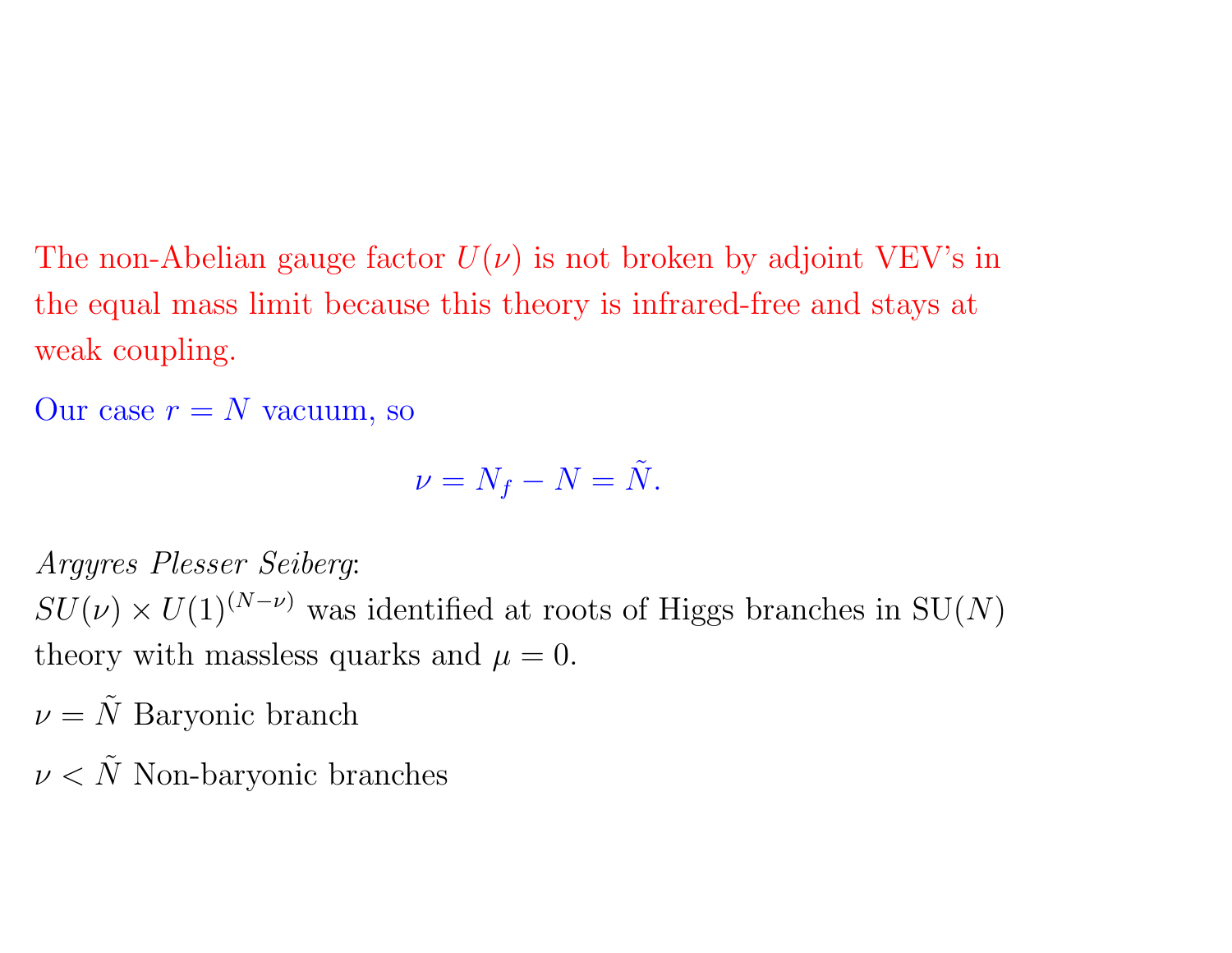# Vacuum

### Dyons

$$
\langle D^{lA} \rangle = \langle \tilde{D}^{lA} \rangle = \frac{1}{\sqrt{2}} \begin{pmatrix} 0 & \dots & 0 & \sqrt{\xi_1} & \dots & 0 \\ \dots & \dots & \dots & \dots & \dots \\ 0 & \dots & 0 & 0 & \dots & \sqrt{\xi_{\tilde{N}}} \end{pmatrix},
$$
  

$$
\langle D^{J} \rangle = \langle \tilde{D}^{J} \rangle = \sqrt{\frac{\xi_{J}}{2}}, \qquad J = \tilde{N} + 1, ..., N.
$$

"Vacuum leap"

$$
(1, ..., N)_{\sqrt{\xi} \gg \Lambda_{\mathcal{N}=2}} \to (N+1, ..., N_f, (\tilde{N}+1), ..., N)_{\sqrt{\xi} \ll \Lambda_{\mathcal{N}=2}}.
$$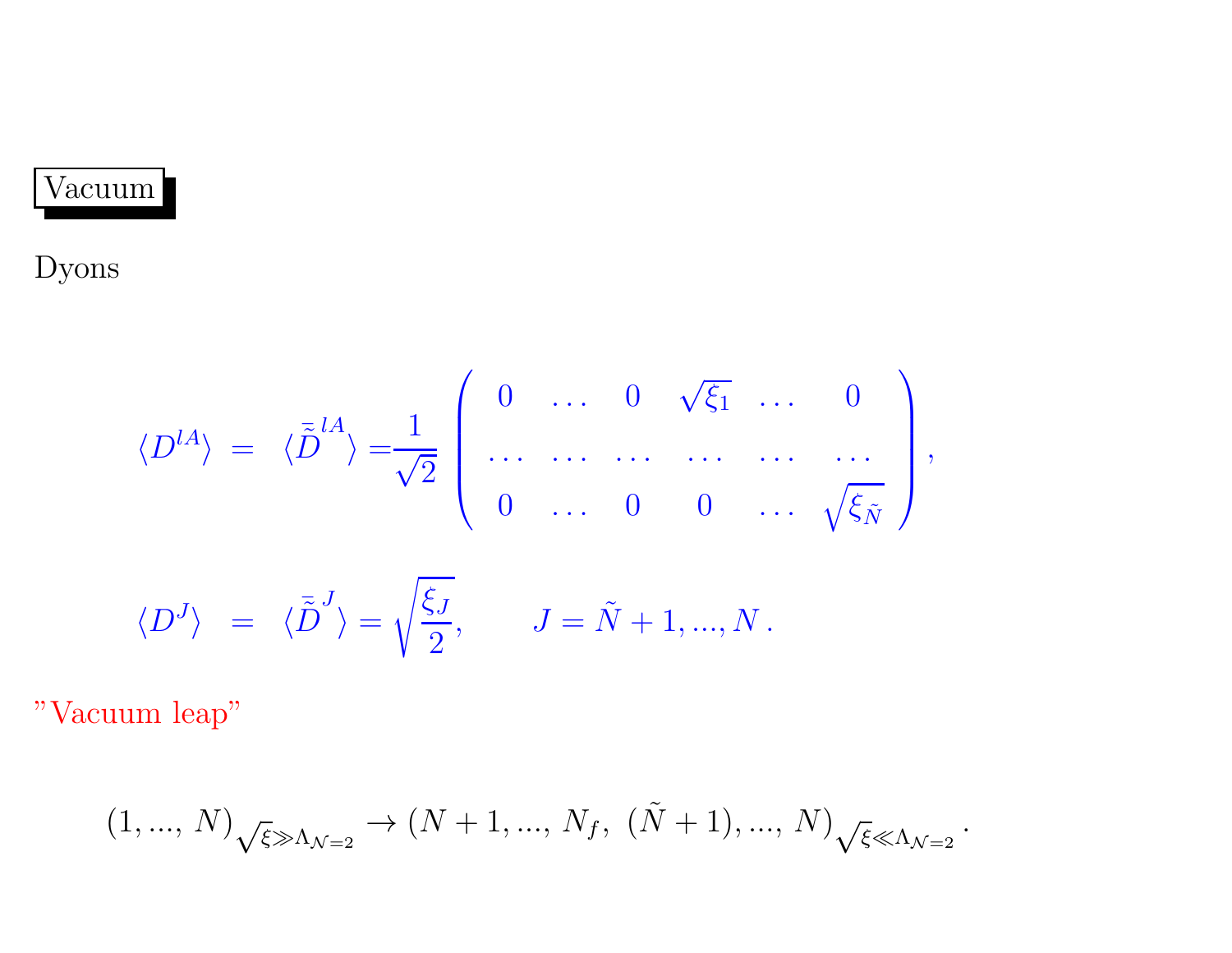$$
\xi_P = -2\sqrt{2} \,\mu \, e_P, \qquad P = 1, ..., N,
$$

where  $e_P$  are the double roots of the Seiberg–Witten curve,

$$
y^{2} = \prod_{P=1}^{N} (x - \phi_{P})^{2} - 4\left(\frac{\Lambda}{\sqrt{2}}\right)^{N-\tilde{N}} \prod_{A=1}^{N_{f}} \left(x + \frac{m_{A}}{\sqrt{2}}\right) = \prod_{P=1}^{N} (x - e_{P})^{2}
$$

At small masses the double roots of the Seiberg–Witten curve are

$$
\sqrt{2}e_I = -m_{I+N}, \qquad \sqrt{2}e_J = \Lambda_{\mathcal{N}=2} \exp\left(\frac{2\pi i}{N-\tilde{N}}J\right)
$$

for  $\tilde{N} < N - 1$ , where

$$
I = 1, ..., \tilde{N}
$$
 and  $J = \tilde{N} + 1, ..., N$ .

The  $\tilde{N}$  first roots are determined by the masses of the last  $\tilde{N}$  quarks — a reflection of the fact that the non-Abelian sector of the dual theory is infrared-free and is at weak coupling in the domain.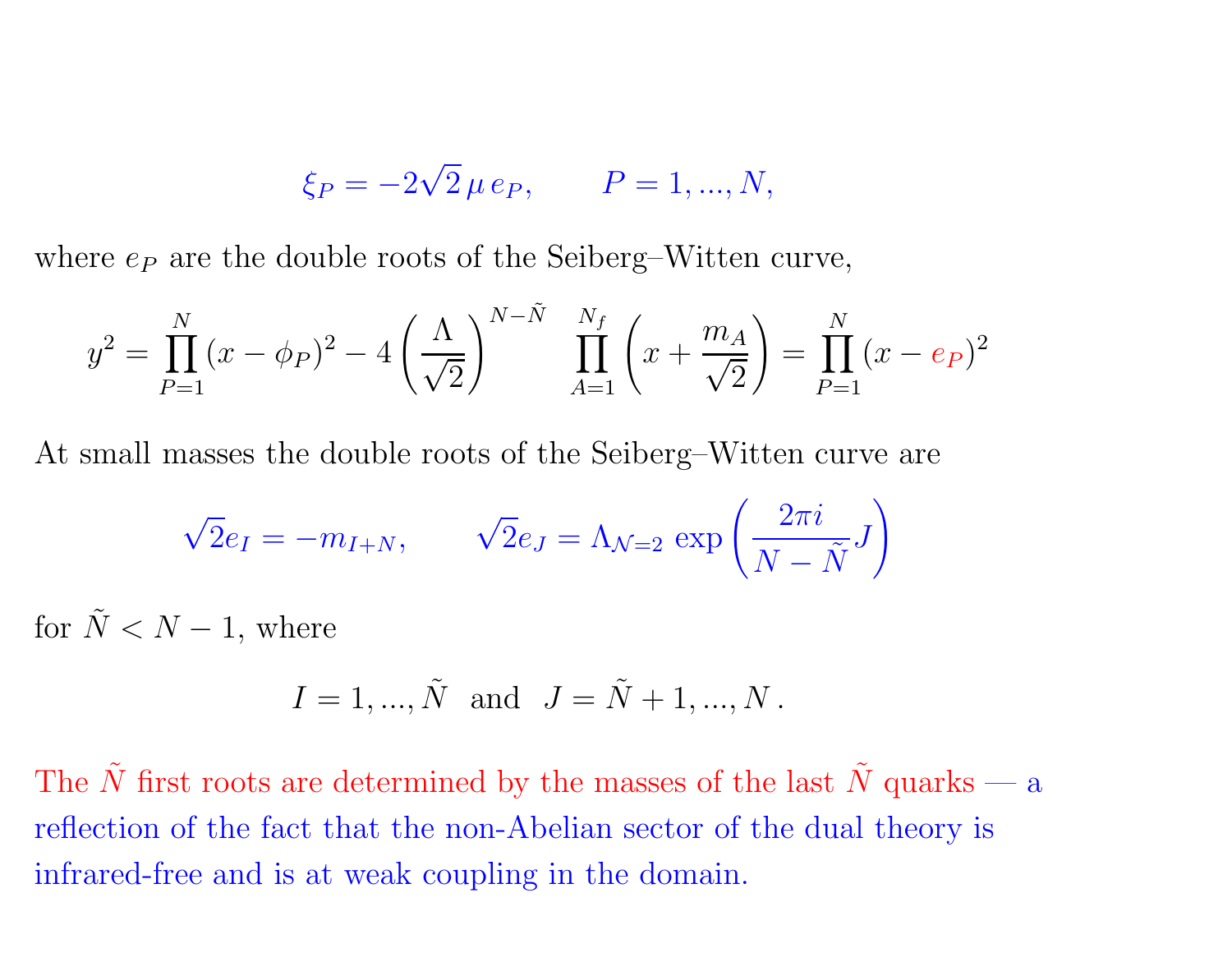# <sup>4</sup> "Instead-of-confinement" mechanism

In the equal mass limit the global group is broken to

 $\mathrm{SU}(N)_F\times \mathrm{SU}(\tilde{N})_{C+F}\times \mathrm{U}(1)$ 

Now dyons and dual gauge fields fill following representations of the global group:

$$
\text{small} \ \ \xi: \qquad (1,1) \quad (1,\tilde{N}^2-1) \quad (\bar{N},\tilde{N}) \quad (N,\bar{\tilde{N}})
$$

Recall that quarks and gauge bosons of the original theory are in

large 
$$
\xi
$$
: (1,1)  $(N^2 - 1, 1)$   $(\bar{N}, \tilde{N})$   $(N, \bar{\tilde{N}})$   
\n $(N^2 - 1)$  of SU(N) and  $(\tilde{N}^2 - 1)$  of SU( $\tilde{N}$ )  
\nare different states  
\nCROSSOVER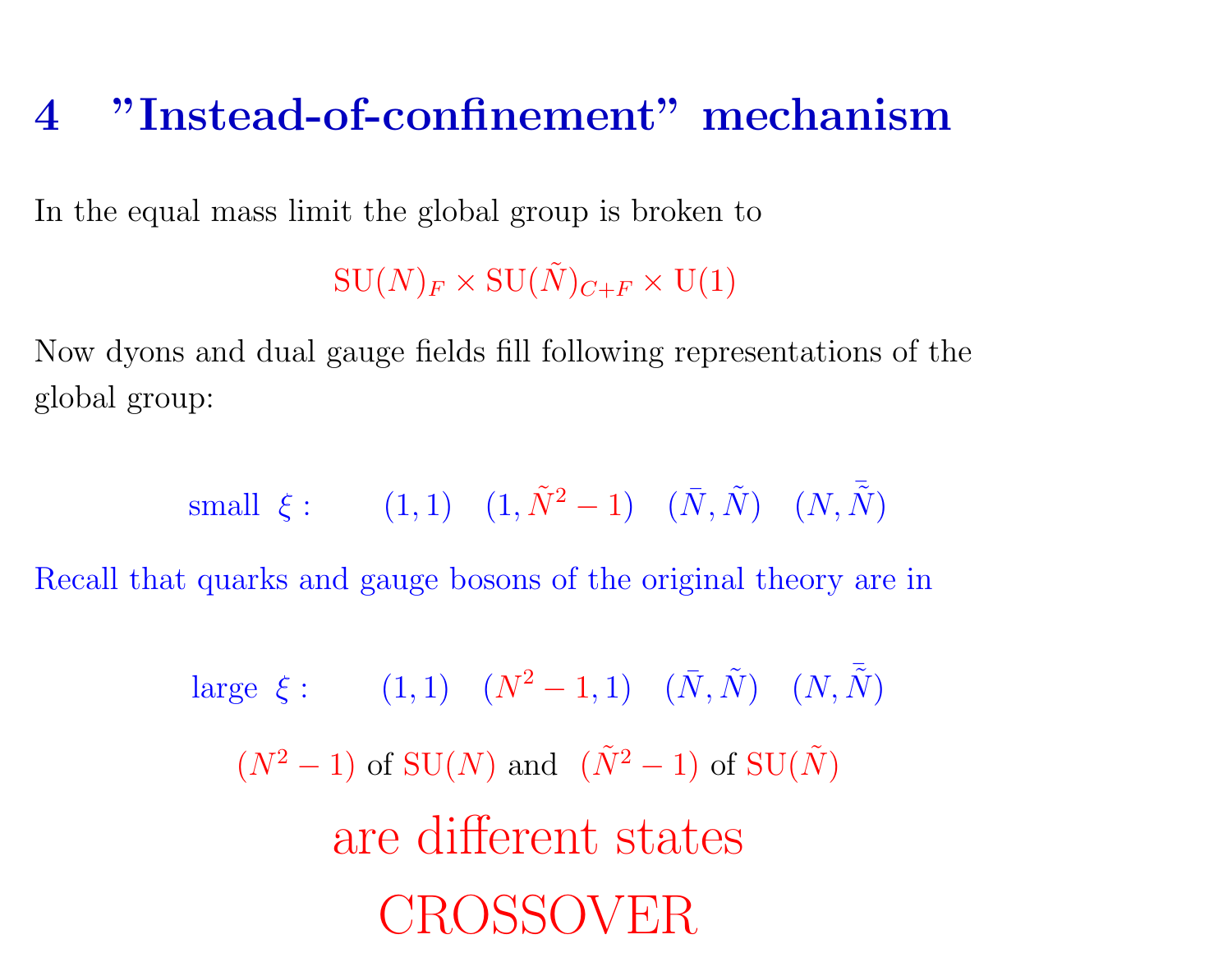What is the physical nature of  $(N^2-1)$  adjoints at small  $\xi$ ?

- Higgs-screened quarks and gauge bosons decay into monopole-antimonopole pairs at CMS.
- At  $\xi \neq 0$  monopoles are confined and cannot move apart



In the region of small  $\xi$  ( $N^2-1$ ) of  $SU(N)$  are stringy mesons formed by pairs of monopoles and antimonopoles connected by two strings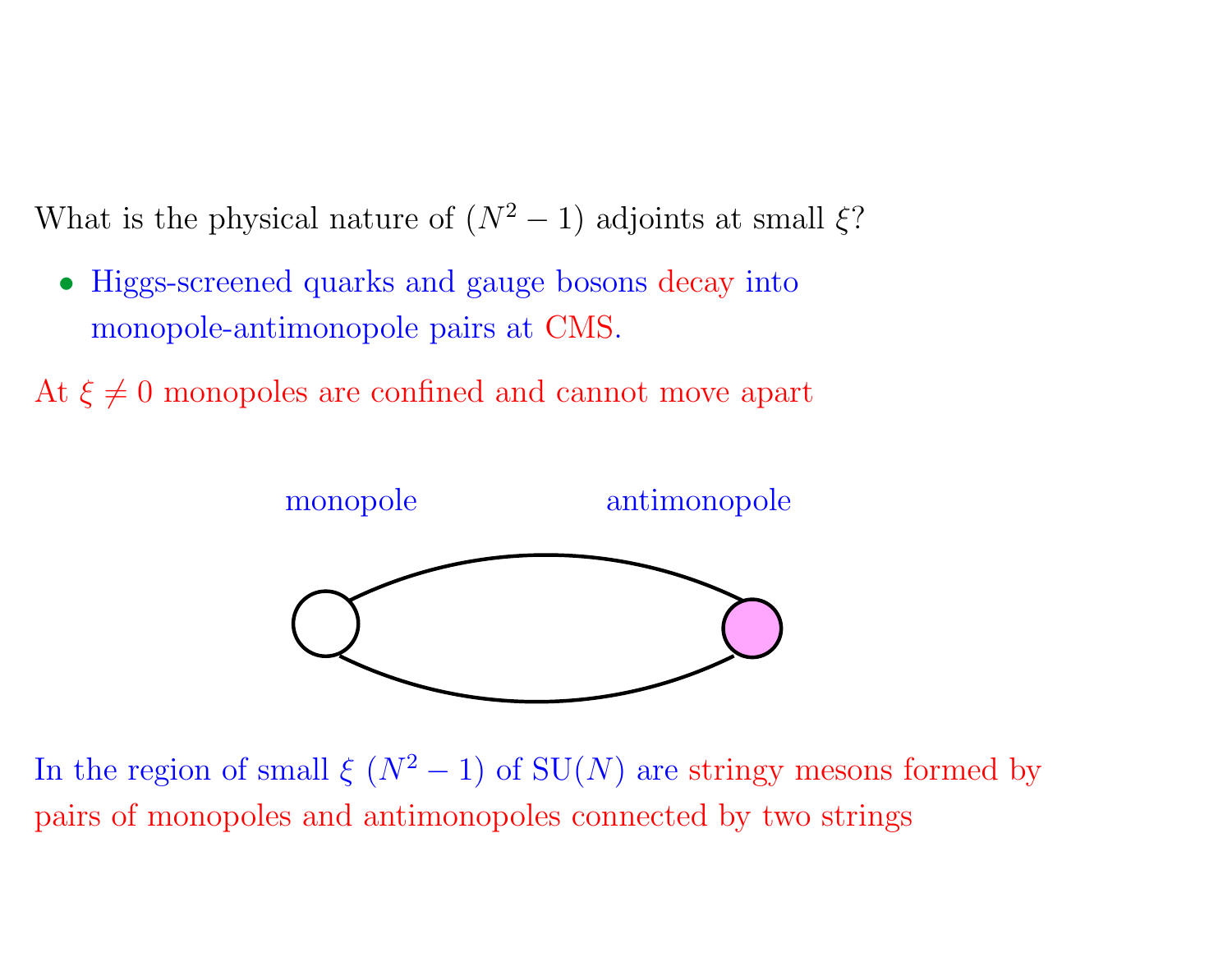

Screened quarks evolve into monopole-antimonopole mesons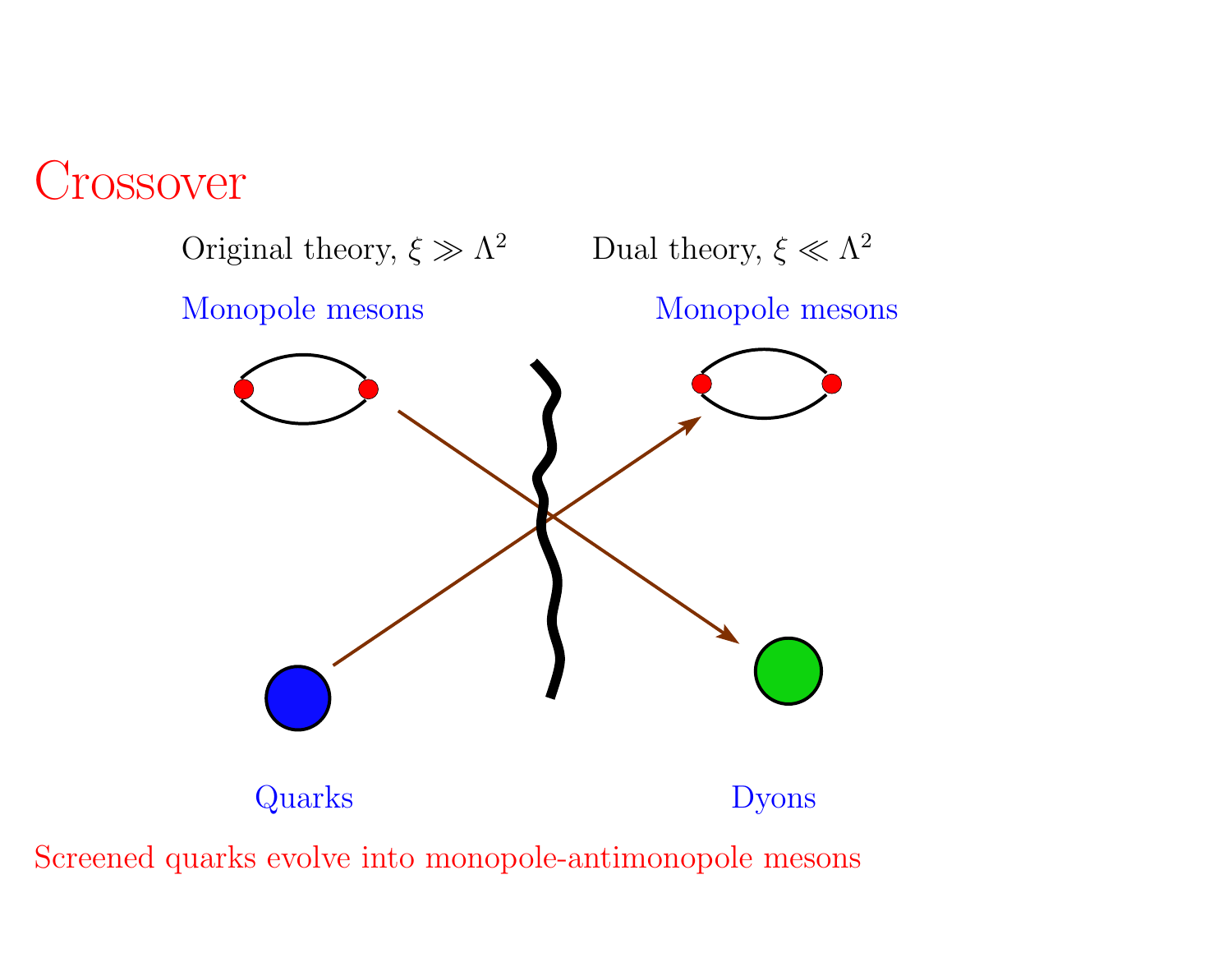



Question: Does these monopole-antimonopole mesons looks like mesons in QCD?

- Correct flavor quantum numbers (adjoint + singlet)
- Lie on Regge tragectories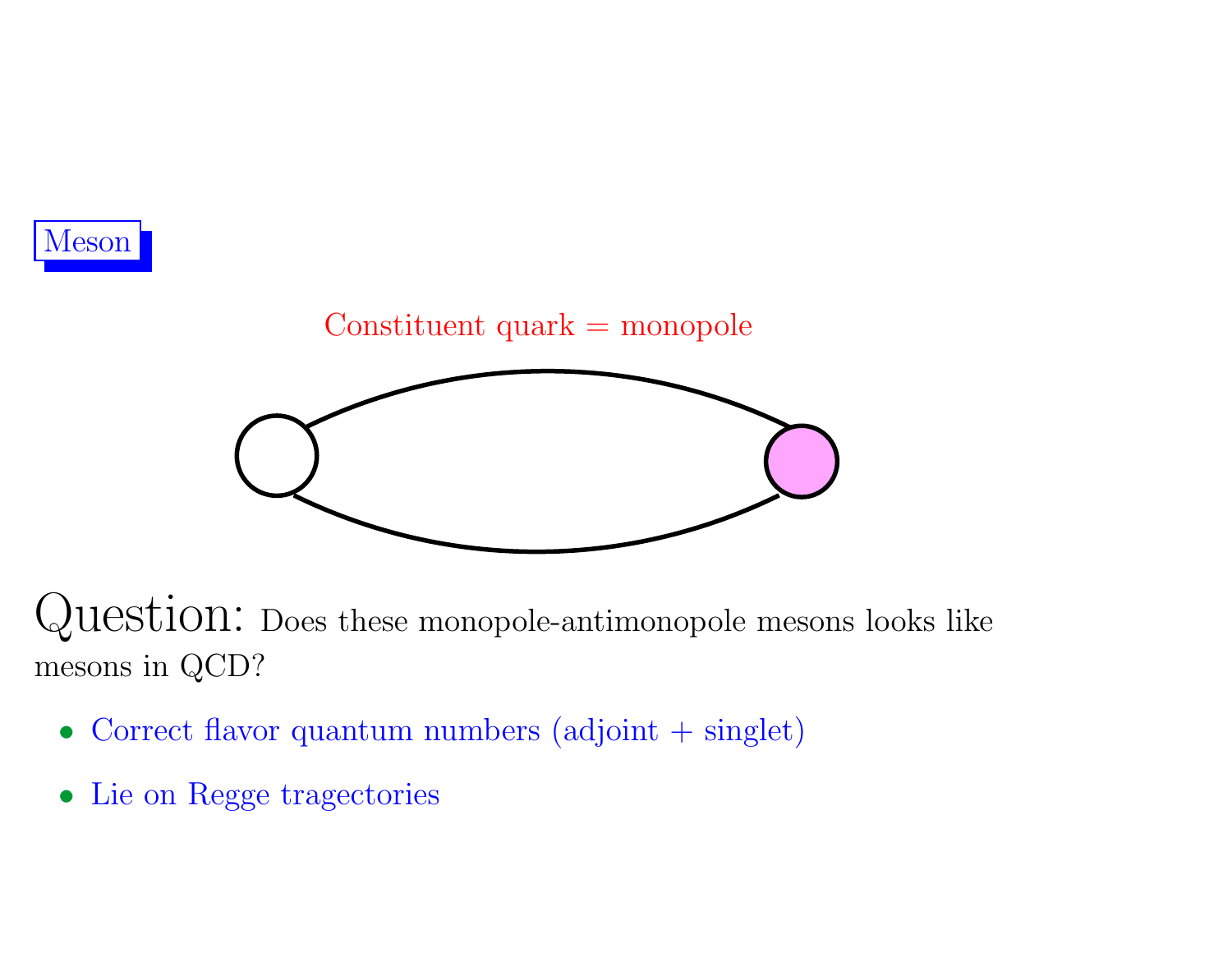#### 5  $r\text{-}\mathbf{Duality}$  at large  $\mu$

We need:

$$
|\mu| \gg |\sqrt{\xi}|
$$

and

$$
|\sqrt{\xi_P}| \ll \tilde{\Lambda}_{\mathcal{N}=1}, \qquad P=1,...,\tilde{N},
$$

where

$$
\tilde{\Lambda}^{N-2\tilde{N}}_{{\cal N}=1}=\frac{\Lambda^{N-\tilde{N}}_{{\cal N}=2}}{\mu^{\tilde{N}}} \, .
$$

Infrared-free dual theory is weakly coupled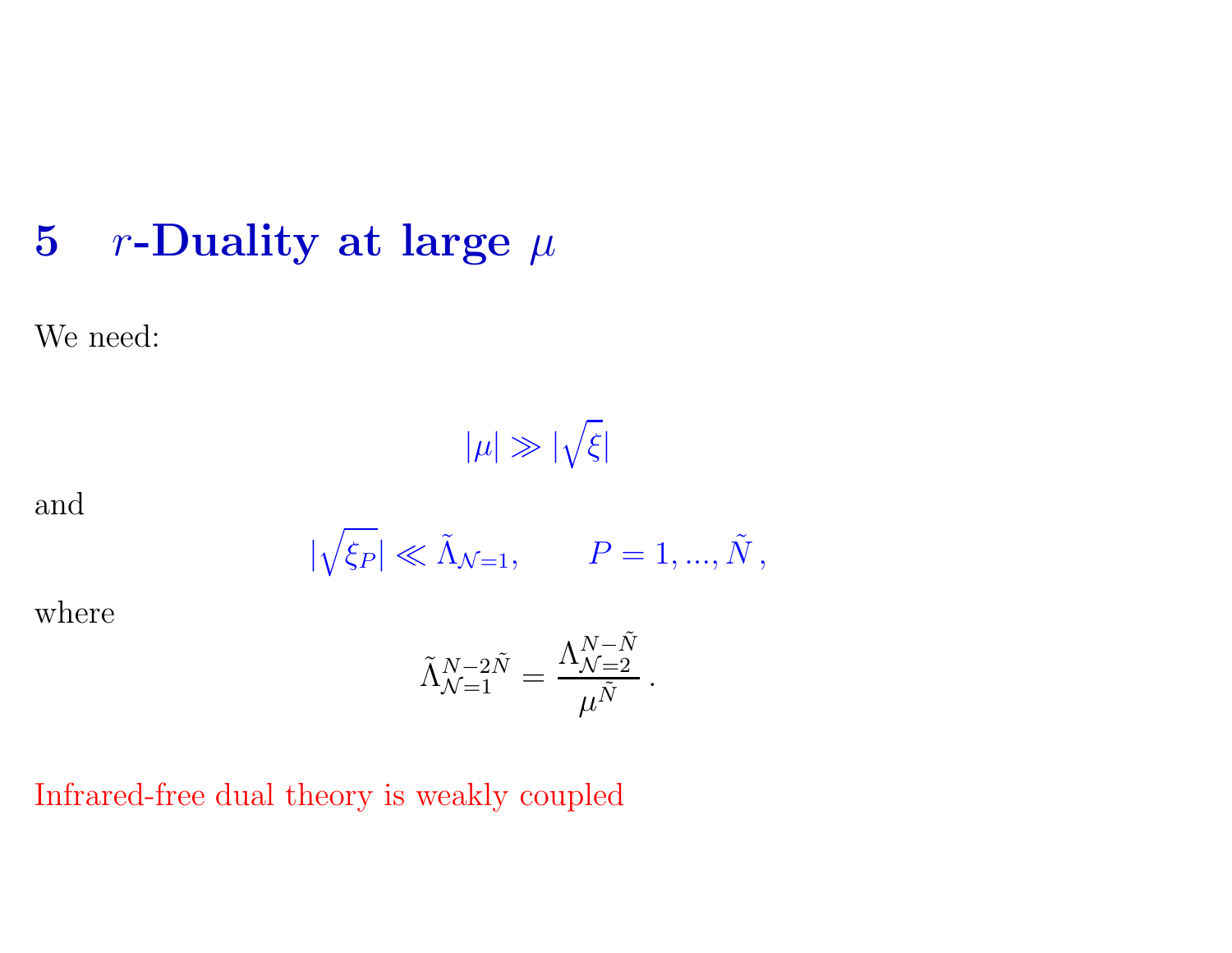$$
\xi_P = -2\sqrt{2} \,\mu \, e_P, \qquad P = 1, ..., N,
$$

First  $\tilde{N}$  roots are given by quark masses

$$
\sqrt{2}e_I = -m_{I+N},
$$

### while others are of order of  $\Lambda_{\mathcal{N}=2}$ .

 $\tilde{N}$  non-Abelian dyons have VEV's ∼  $\sqrt{\mu m}$  $(N - \tilde{N})$  Abelian dyons have VEV's  $\sim \sqrt{\mu \Lambda_{\mathcal{N}=2}}$ Take  $m_A$  small.

 $U(1)^{N-\tilde{N}}$  factors of the dual gauge group  $U(\tilde{N}) \times U(1)^{N-\tilde{N}}$  decouple together with Abelian dyons  $D_J$ .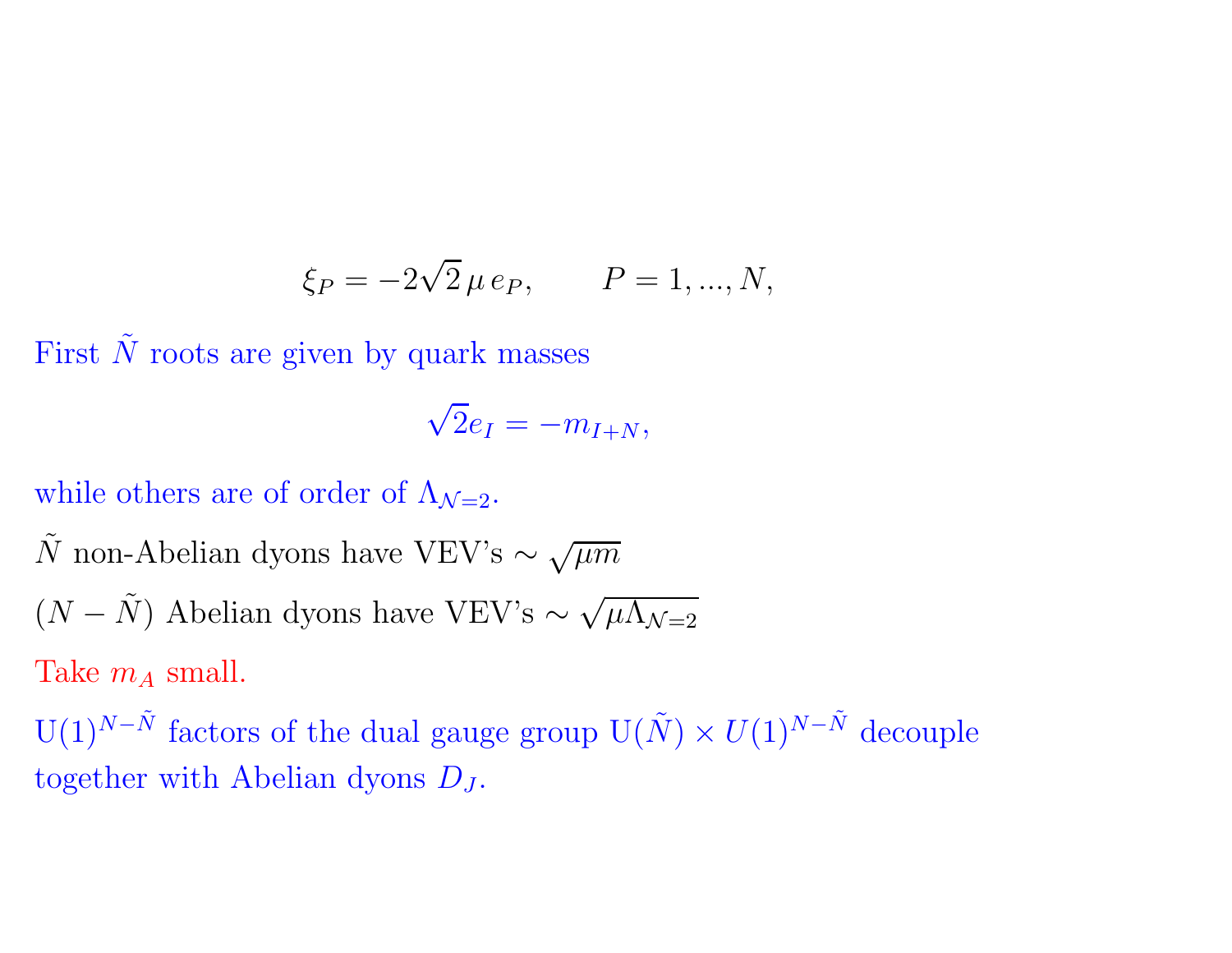We are left at large  $\mu$  with

 $U(\tilde{N})$ 

gauge group and non-Abelian dyons  $D^{lA}$ ,  $l = 1, ..., \tilde{N}$ ,  $A = 1, ..., N_f$ Superpotential

$$
\mathcal{W} = -\frac{1}{2\mu} \left( \tilde{D}_A D^B \right) \left( \tilde{D}_B D^A \right) + m_A \left( \tilde{D}_A D^A \right)
$$

Monopole confinement and "instead-of-confinement" phase for quarks/gauge bosons survive.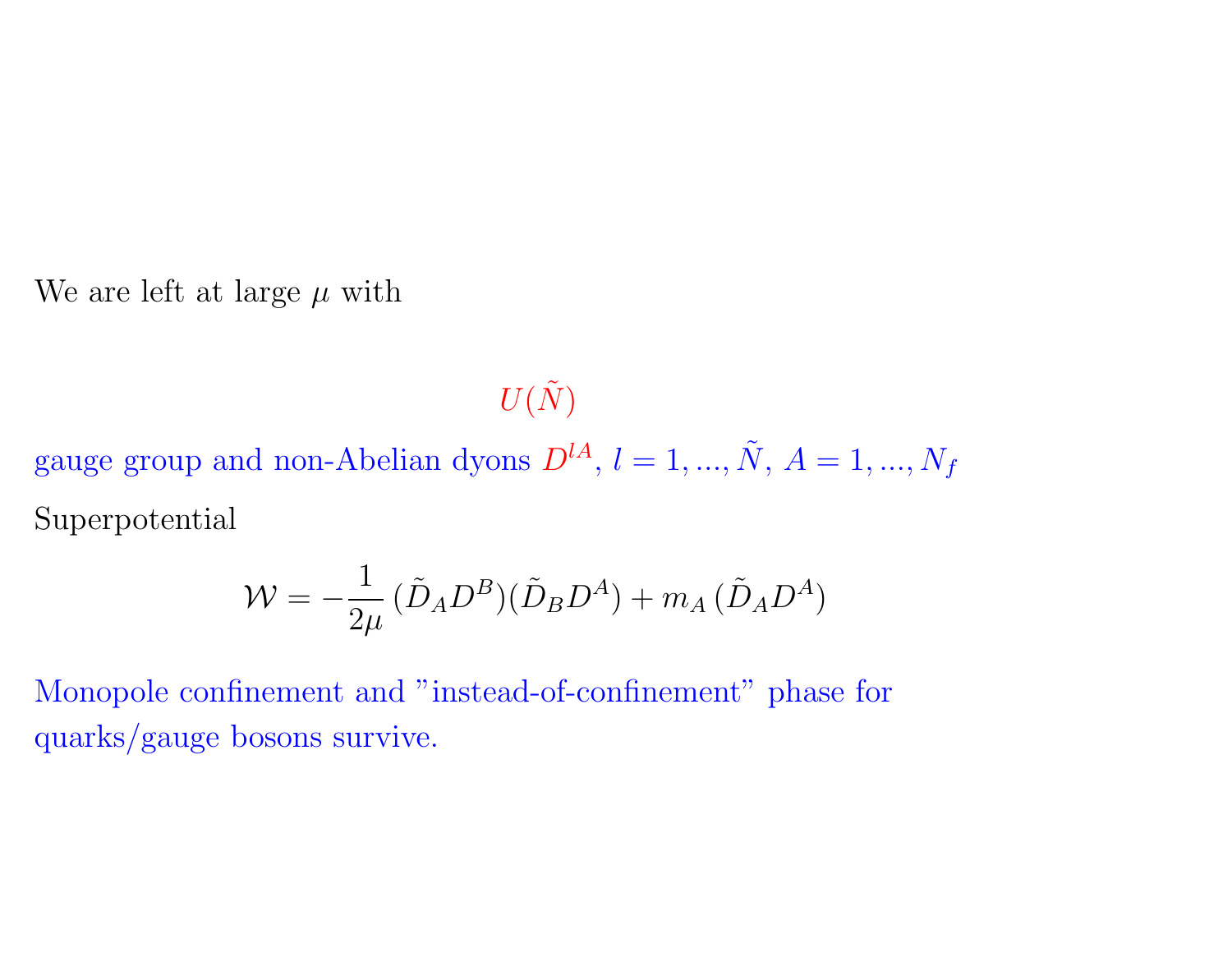# 6 Conclusions

For  $r = N$ -vacuum at small  $\xi$  we have:

• Instead of Seiberg-Witten scenario of quark confinement based on condensation of monopoles we have different scenario: "Instead-of-confinement" phase Higgs-screened quarks and gauge bosons transform into

monopole-antimonopole stringy mesons.

- r-duality survives decoupling of the adjoint matter at large  $\mu$
- Large- $\mu$  r-dual theory coincides with Seiberg's dual.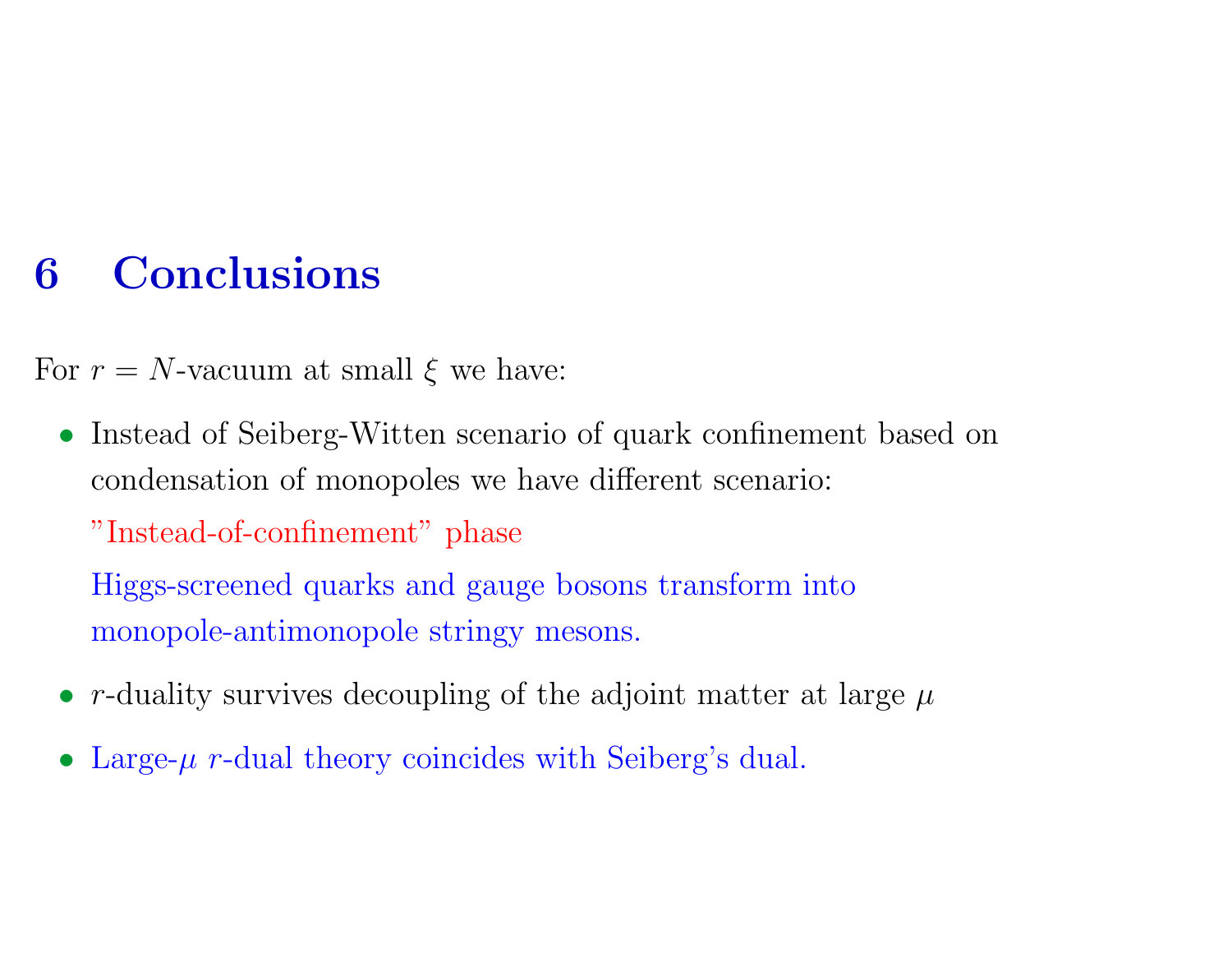# 7 Generalized Seiberg's duality

Seiberg's duality is formulated for  $r = 0$  (monopole) vacua. All other  $r\neq 0$  vacua are runaway vacua at  $\mu=\infty$ 

Original theory: integrate adjoint fields at large  $\mu$ 

$$
-\frac{1}{2\mu} \left(\tilde{q}_A q^B\right) \left(\tilde{q}_B q^A\right) + m_A \left(\tilde{q}_A q^A\right)
$$

Carlino, Konishi, Murayama, 2000

Generalized Seiberg's dual:  $U(\tilde{N})$  gauge theory with superpotential

$$
\mathcal{W}_S = -\frac{\kappa^2}{2\mu} \operatorname{Tr}\left(M^2\right) + \kappa \, m_A \, M_A^A + \tilde{h}_{Al} h^{lB} \, M_B^A,
$$

where  $M_A^B$  is the Seiberg neutral mesonic M field defined as

$$
(\tilde{q}_A q^B) = \kappa M_A^B
$$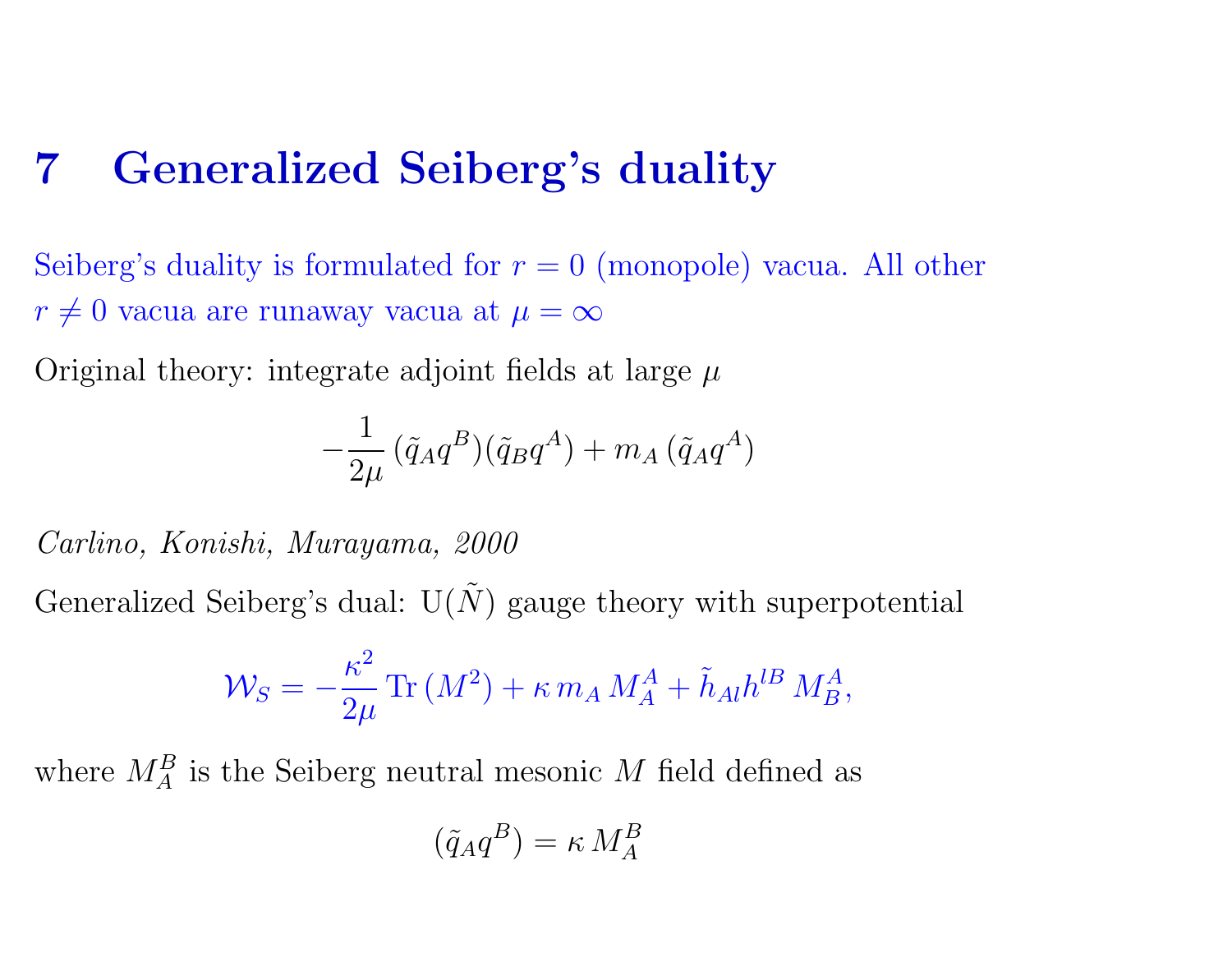There is a classical vacuum

$$
M_A = \frac{\mu}{\kappa} m_A, \qquad (\tilde{h}h)_A = 0, \qquad A = 1, ..., N,
$$
  

$$
(\tilde{h}h)_A = -\kappa m_A, \qquad M_A = 0, \qquad A = (N+1), ..., N_f,
$$

Integrating out the M fields we get

$$
\mathcal{W}_S^{\text{LE}} = \frac{\mu}{2\kappa^2} \, (\tilde{h}_A h^B)(\tilde{h}_B h^A) + \frac{\mu}{\kappa} \, m_A \, (\tilde{h}_A h^A) \, .
$$

Relate Seiberg's dual in this vacuum to our r-dual theory in  $r = N$ vacuum:

Both have  $U(\tilde{N})$  gauge groups

The change of variables

$$
D^{lA} = \sqrt{-\frac{\mu}{\kappa}} h^{lA}, \qquad l = 1, ..., \tilde{N}, \qquad A = 1, ..., N_f
$$

brings this superpotential to the form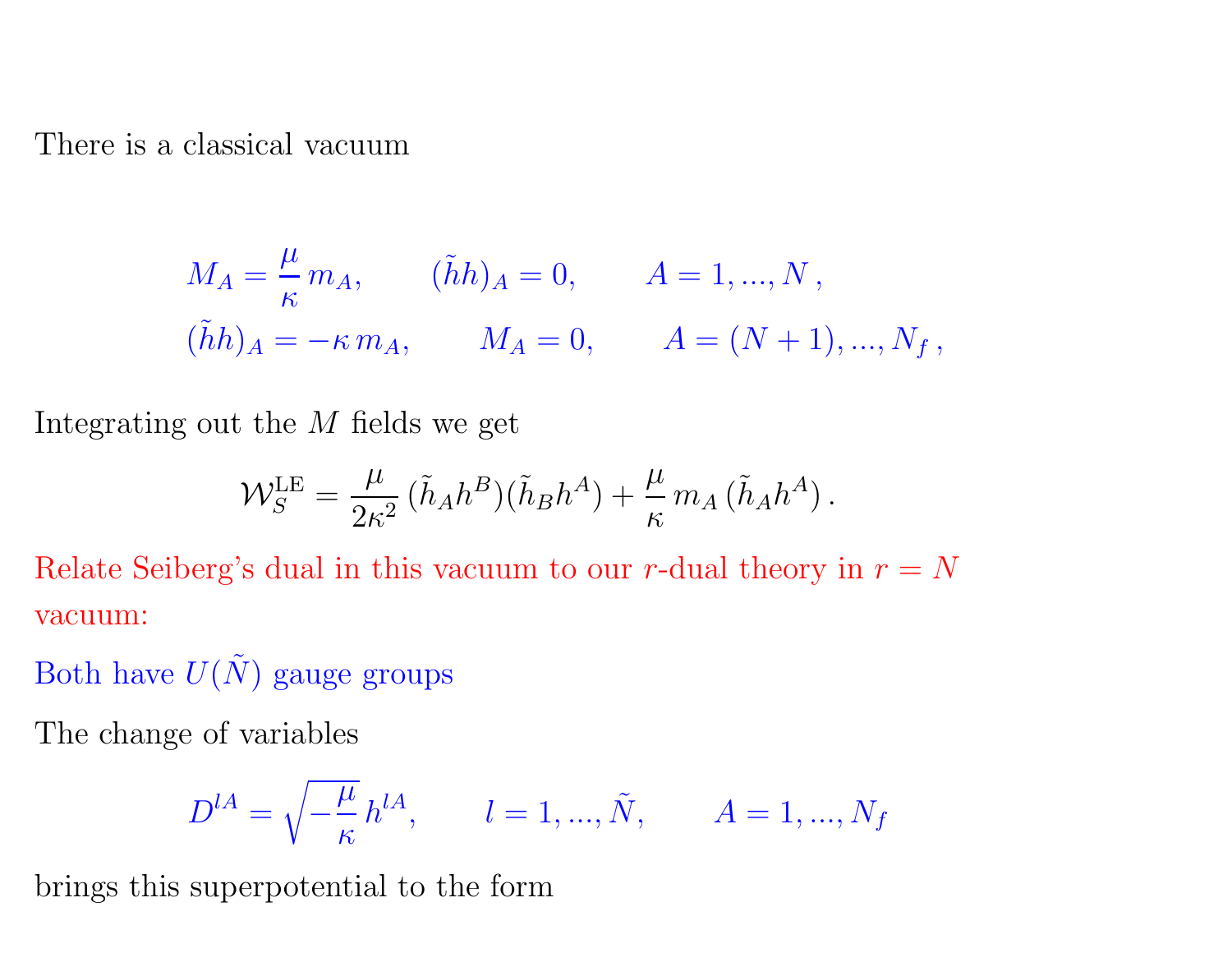$$
\mathcal{W}_S^{\text{LE}} = \frac{1}{2\mu} \left( \tilde{D}_A D^B \right) \left( \tilde{D}_B D^A \right) - m_A \left( \tilde{D}_A D^A \right).
$$

This superpotential coincides with the superpotential of our r dual theory

# Seiberg's duality and r-duality match for  $r = N$  vacuum

Seiberg's "dual quarks"  $h^{lA}$  are not monopoles as naive duality suggests. Instead, they are quark-like dyons appearing in the <sup>r</sup>-dual theory below crossover. Their condensation leads to confinement of monopoles and "instead-of-confinement" <sup>p</sup>hase for the quarks and gauge bosons of the original theory.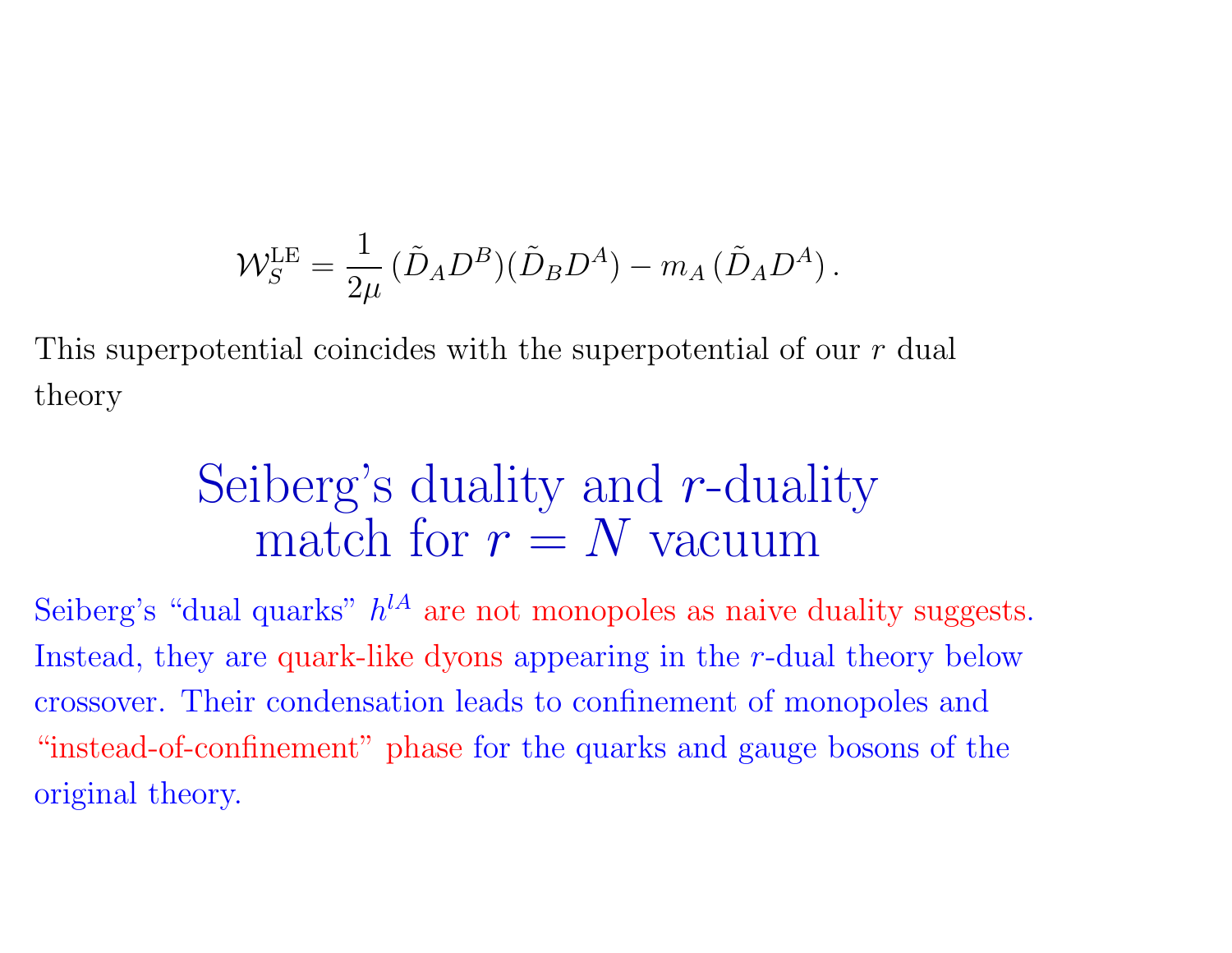# 8 Towards  $\mathcal{N} = 1$  QCD by increasing  $\mu$

 $r < N$  vacua

Quark and monopole VEVs are determined by

$$
\xi_P = -2\sqrt{2}\,\mu \sqrt{e_P^2 - \frac{2S}{\mu}}, \qquad P = 1, ..., N
$$

$$
S = \frac{1}{32\pi^2} \langle \text{Tr} \, W_\alpha W^\alpha \rangle
$$

In  $r$  vacuum

$$
\sqrt{2} e_P = -m_P, \qquad P = 1, ..., r
$$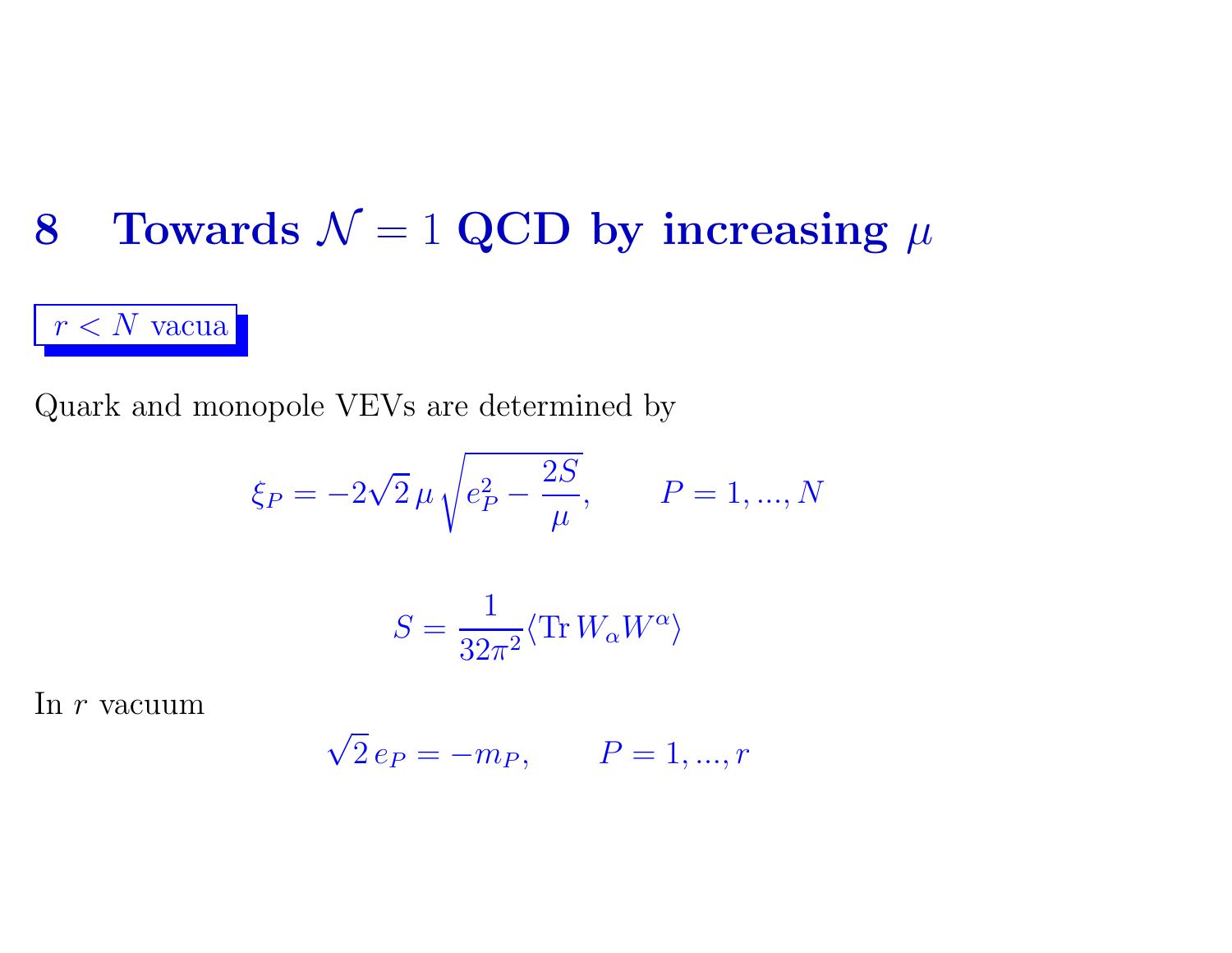To ensure weak coupling we need

$$
\sqrt{\xi_P} \ll \Lambda_{{\cal N}=2}
$$

$$
m_P = -\sqrt{2} \, e_P \to -\sqrt{\frac{4S}{\mu}}
$$

Argyres-Douglas conformal regime. Strong coupling

Two exceptions:  $r = N$  vacuum and zero vacua

Zero vacua

$$
S\approx \mu\,\frac{m^{\frac{N_f-2r}{\tilde N-r}}}{\Lambda_{\mathcal{N}=2}^{\frac{N-\tilde N}{\tilde N-r}}} \,e^{\frac{2\pi k}{\tilde N-r}\,i} \,\ll \mu\,m^2, \qquad k=1,...,(\tilde N-r)\,,
$$

in the small mass limit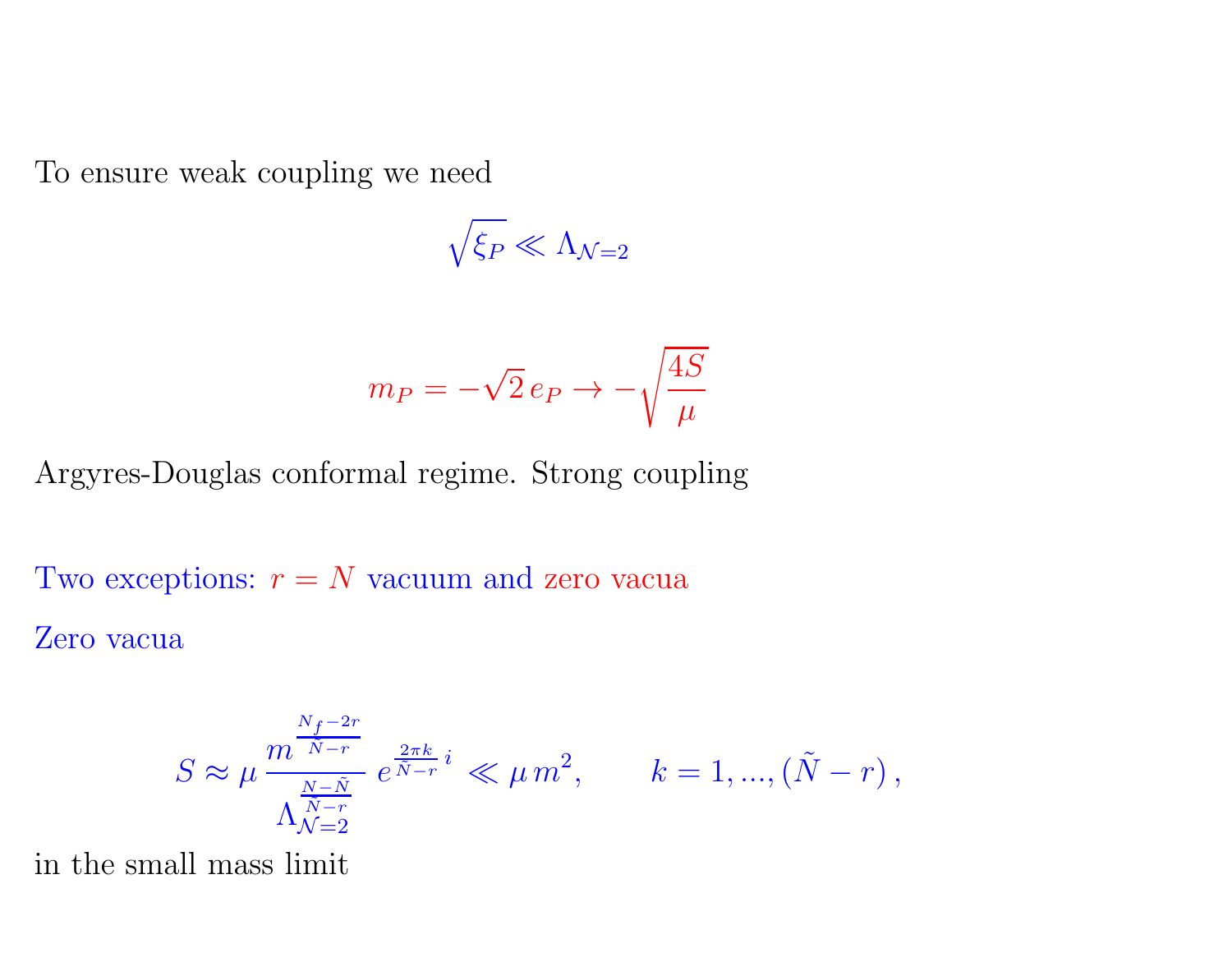9 Phases of  $\mathcal{N}=1$  QCD



• Zero vacua.  $U(N)$  gauge group with  $N_f$  flavors of quarks <sup>r</sup> quarks condense. Higgs/Coulomb <sup>p</sup>hase